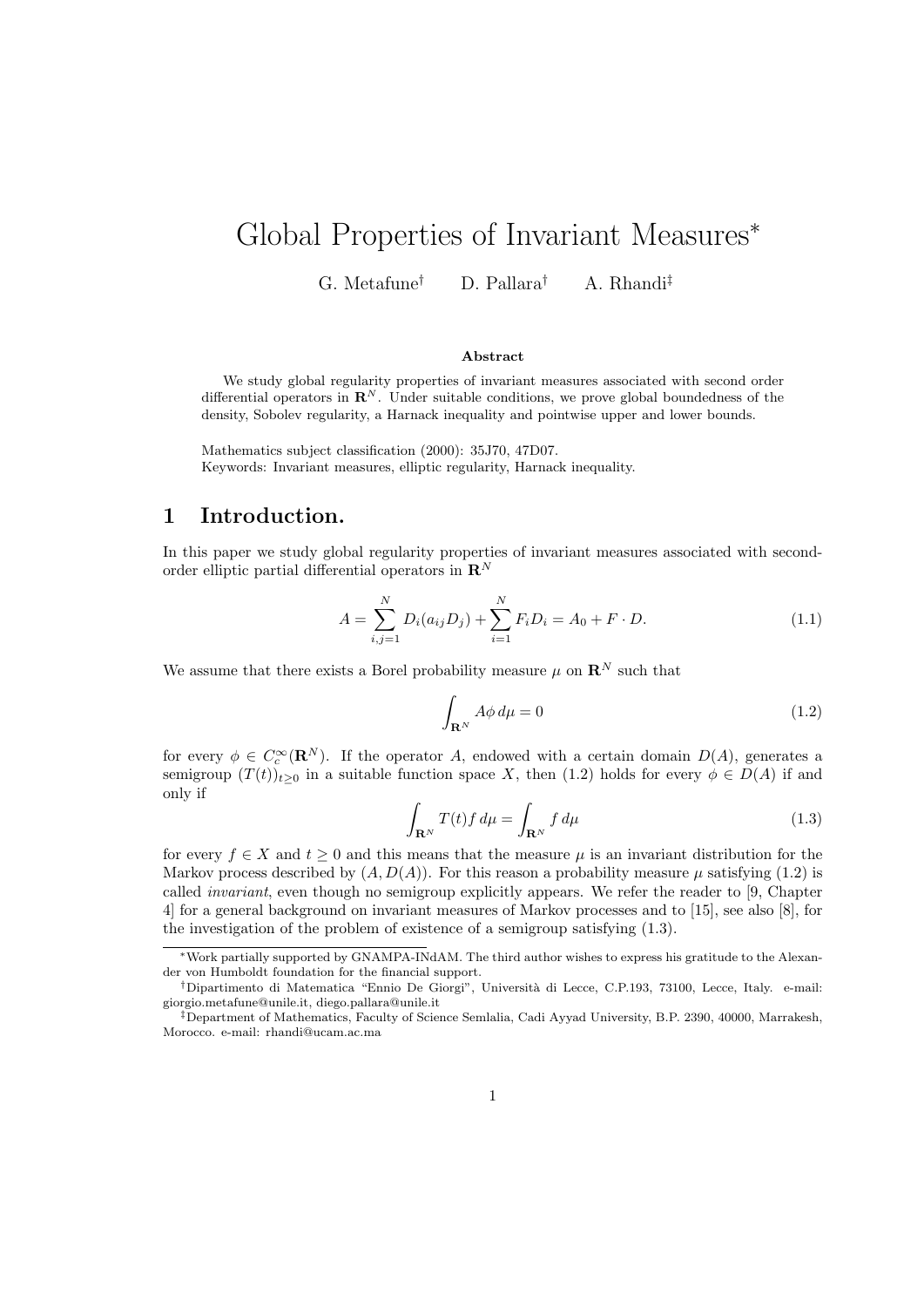Many local regularity properties are known for invariant measures, even under very weak conditions on the coefficients, see e.g. [5]. On the other hand, to our knowledge the only available results dealing with global regularity are [6], [3], which have been the starting point of our investigation, and the very recent  $[13]$  where  $W^{2,p}(\mathbf{R}^N)$  regularity of the invariant measure is established assuming that the diffusion coefficients  $a_{ij}$  belong to  $C_b^1(\mathbf{R}^N)$  and that the drift F is slightly less than globally Lipschitz continuous.

In order to describe the main results of this paper, let us state precisely our assumptions on the coefficients of A which will be kept in the whole paper without further mentioning.

(H0) 
$$
a_{ij} = a_{ji}, F_i : \mathbf{R}^N \to \mathbf{R}
$$
, with  $a_{ij} \in W_{loc}^{1,p}(\mathbf{R}^N)$ ,  $F_i \in L_{loc}^p(\mu)$  for some  $p > N$  and  

$$
\sum_{i,j=1}^N a_{ij}(x)\xi_i\xi_j \ge \lambda |\xi|^2
$$

for every  $x, \xi \in \mathbb{R}^N$  and a suitable  $\lambda > 0$ .

(H1) For every  $i, j = 1, ..., N$ ,  $(1 + |x|^2)^{-1} a_{ij} \in L^1(\mu)$  and  $(1 + |x|)^{-1} D_i a_{ij} \in L^1(\mu)$ .

(H2) 
$$
F \in L^1(\mu)
$$
.

Notice that neither the matrix  $(a_{ij})$  nor the drift  $F = (F_1, \ldots, F_N)$  are assumed to be bounded in  $\mathbf{R}^N$ . Note also that (H1) is always satisfied if the  $a_{ij}$  grow at most quadratically and their gradients at most linearly at infinity. As regards the local regularity of the coefficients, we recall that (H0) guarantees that  $\mu$  is given by a density  $\rho \in W_{loc}^{1,p}(\mathbf{R}^N)$ , see [5, Corollary 2.10]; in particular,  $\rho$  is a continuous function. If  $F \in L^p_{loc}(\mathbf{R}^N)$ , i.e. it is locally integrable with respect to the Lebesgue measure and not with respect to  $\mu$  (which implies  $F \in L_{loc}^{p}((\mu))$ , then  $\rho$  is positive, see [5, Corollary 2.11]. The comments following [5, Corollary 2.10] motivate why, in some situations, is also more natural to require the integrability of  $F$  with respect to  $\mu$  and not to the Lebesgue measure.

The plan of the paper is the following.

In Section 2 we recall some known facts on local regularity of  $\mu$  and show how the integrability of certain unbounded functions with respect to  $\mu$  can be obtained via Lyapunov functions techniques. Moreover, these results allow us to give some growth conditions on the coefficients  $a_{ij}$ , F in order that the integrability properties with respect to  $\mu$  contained in (H1), (H2) hold true, see Remark 2.6.

In Section 3 we show global boundedness of the density  $\rho$ , a first global regularity result which will be crucial in the developments of the subsequent sections. In Theorem 3.1 we prove that  $\sqrt{\rho}$ belongs to  $W^{1,2}(\mathbf{R}^N)$ , provided that F belongs to  $L^2(\mu)$ , thus extending a result from [3], where, in addition,  $a_{ij} \in C_b^1(\mathbf{R}^N)$  was assumed. Observe, however, that the condition  $F \in L_{loc}^p(\mu)$  is not needed in [3]. Then we show that, if  $F \in L^k(\mu)$  for some  $k > N$  or  $F$ , div  $F \in L^k(\mu)$  for  $k > N/2$ ,  $k \geq 2$ , the density  $\rho$  is bounded in  $\mathbb{R}^N$ . The proof relies upon Moser's iteration technique, whose starting point is Theorem 3.1. The cases  $2 \leq k \leq N$  are also examined. The local regularity of  $\rho$  which follows from (H0) is crucial to perform the needed integration by parts. In fact, in our approach, global regularity is deduced from local regularity and this, in turn, holds since the diffusion matrix  $(a_{ij})$  is locally uniformly elliptic. However, the assumption  $F \in L_{loc}^p(\mu)$  for some  $p > N$ , though a weak one, looks too strong when the global integrability condition  $F \in L^k(\mu)$  is required only for  $k \leq N$  and it is possible that further investigation will remove it in these cases. Results in this direction have been obtained in [3] using an approximation procedure that leads directly to global regularity.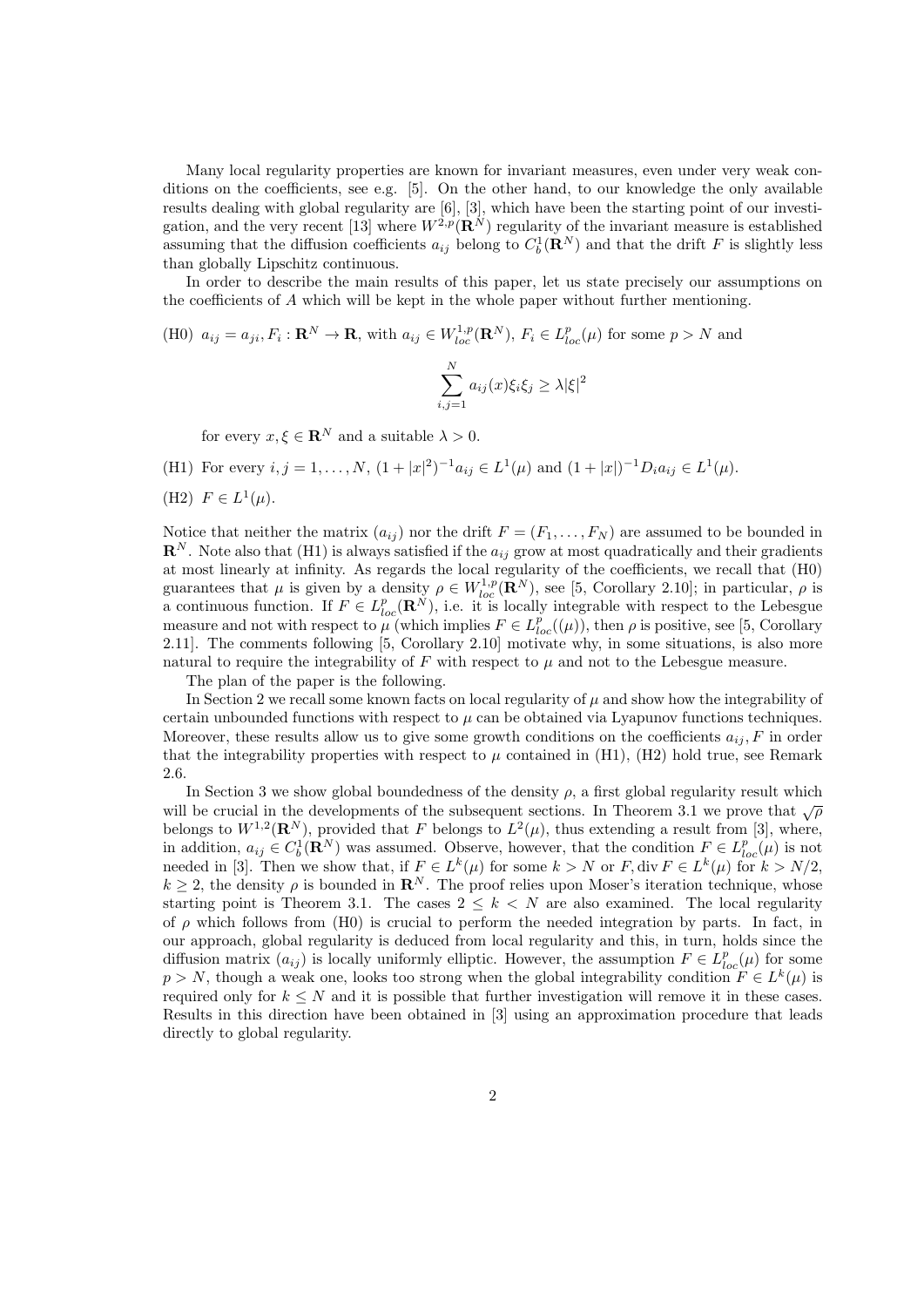In Section 4 we prove Sobolev regularity assuming that  $a_{ij} \in C_b^1(\mathbf{R}^N)$ . Moreover, we also consider the case  $F \in L^k(\mu)$  with  $1 \leq k < 2$ , excluded in the previous section. We prove both  $W^{1,p}$  and  $W^{2,p}$  regularity; in the second case, however, we need also assumptions on the divergence of the drift F. We point out that the results on global boundedness and  $W^{1,p}$  regularity are precise as regards the exponents involved: in fact, they reduce to the Sobolev embeddings when  $A = \Delta - D\Phi \cdot D$ , so that  $\rho = e^{-\Phi}$ , see Remarks 3.11, 4.5. On the other hand, those concerning  $W^{2,p}$  regularity are not optimal. This depends upon the fact that we can prove that  $\sqrt{\rho}$  belongs to  $W^{1,2}(\mathbf{R}^N)$  when  $F \in L^2(\mu)$ , whereas the conjecture  $\rho^{1/k} \in W^{1,k}(\mathbf{R}^N)$  when  $F \in L^k(\mu)$ , needed to improve our conditions, remains open.

In Section 5 we prove a Harnack-type inequality for  $\rho$  finding explicit bounds on its logarithmic derivative. These bounds are used later to obtain sufficient conditions under which  $D\rho/\rho$  belongs to  $L^p(\mu)$  for  $1 \leq p < \infty$ . We point out that, in contrast with the case  $p = 2$  which was already known, see [3], the general case is obtained requiring more regularity on the coefficients and using a different approach.

In Section 6 we prove both upper and lower bounds on  $\rho$  assuming that certain exponentials are integrable with respect to  $\mu$ . Basically we show that if  $\exp{\{\delta|x|^{\beta}\}}$  belongs to  $L^1(\mu)$  for some  $\delta, \beta > 0$ , then  $\rho(x) \leq c_1 \exp\{-c_2|x|^{\beta}\}\$ for related constants  $c_1, c_2 > 0$ . Explicit conditions for the integrability of the above exponentials are given in Section 2. Lower bounds for  $\rho$  are deduced from the Harnack inequality of Section 5 assuming growth conditions of polynomial type on the coefficients. Combining upper and lower bounds, the precise decay of  $\rho$  is given for a class of operators.

**Notation**  $C_b^k(\mathbf{R}^N)$  is the space of all k times continuously differentiable functions in  $\mathbf{R}^N$ , bounded together their derivatives up to the order k,  $C_0(\mathbf{R}^N)$  is the space of continuous functions on  $\mathbf{R}^N$ vanishing as  $|x| \to \infty$  and  $C_c^{\infty}(\mathbf{R}^N)$  is the space of test functions. For  $1 \leq p \leq \infty$ ,  $k \in \mathbf{N}$ ,  $W^{k,p}(\mathbf{R}^N)$  denotes the classical Sobolev space of all  $L^p$ -functions having weak derivatives in  $L^p$ up to the order k. Its norm is denoted by  $\|\cdot\|_{k,p}$  and by  $\|\cdot\|_p$  when  $k = 0$ . All integrals where the underlying measure is not explicitly indicated are understood with respect to the Lebesgue measure dx. Accordingly, we write  $L^p(\mathbf{R}^N)$  when the Lebesgue measure is understood. The  $L^p$ -space with respect to a measure  $\mu$  is denoted by  $L^p(\mu)$ .

If  $G: \mathbf{R}^N \to \mathbf{R}^m$  is a  $C^1$ -function, then  $|DG|^2 = \sum_{i,j} |D_i G_j|^2$  and  $|D^2 G|^2 = \sum_{i,j,h} |D_{ij} G_h|^2$ . We define

$$
\lambda = \inf_{x \in \mathbf{R}^N} \lambda(x) \qquad \Lambda = \sup_{x \in \mathbf{R}^N} \Lambda(x), \tag{1.4}
$$

where  $\lambda(x)$  and  $\Lambda(x)$  are the minimum and the maximum eigenvalue of the matrix  $(a_{ij}(x))$ , respectively. Observe that  $\lambda$  is the same as in (H0) and it is supposed to be positive. On the other hand, we do not assume that  $\Lambda$  is finite.

We write  $a(\xi, \eta)$  for  $\sum_{i,j} a_{ij}(\cdot) \xi_i \eta_j, \xi, \eta \in \mathbf{R}^N$ .

# 2 Existence, uniqueness and integrability properties

In this section we briefly recall some results on invariant measures.

First,  $\mu$  is absolutely continuous with respect to Lebesgue measure: we write  $d\mu = \rho dx$ , and state a result concerning the local regularity of  $\rho$  which allows us to perform some integrations by parts. We refer to [5, Corollaries 2.10, 2.11] for the proof (see also [9, Chapter 4] for the absolute continuity of  $\mu$  and the positivity of its density  $\rho$ ).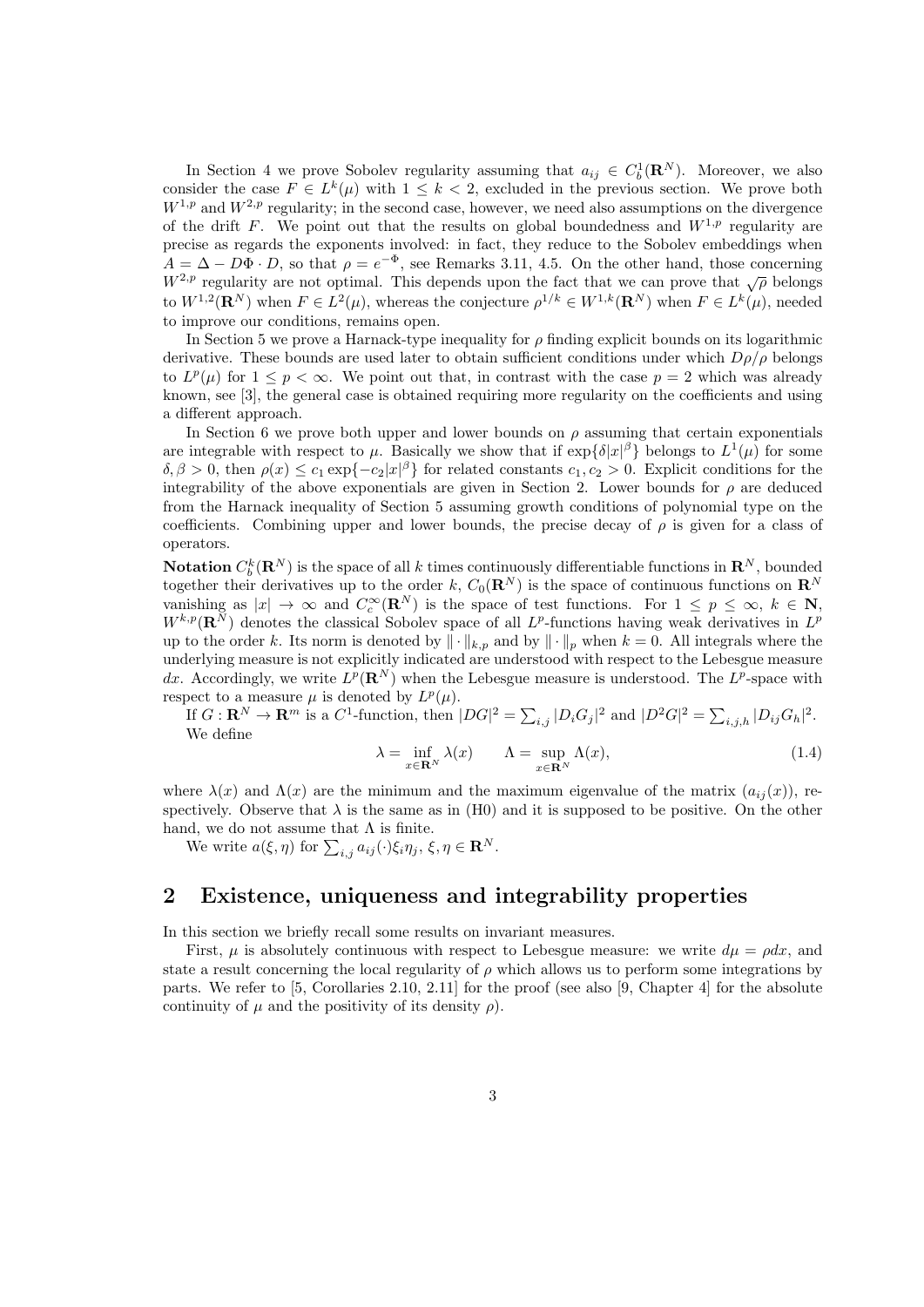**Theorem 2.1** Assume that  $\mu$  is an invariant measure for A. Then  $d\mu = \rho dx$  with  $\rho \in W_{loc}^{1,p}(\mathbb{R}^N)$ , where  $p > N$  is the summability exponent in (H0). Moreover, if  $F \in L_{loc}^p(\mathbf{R}^N)$  then (the continuous representative of  $\rho$  is positive.

Throughout the paper we always identify  $\rho$  with its continuous representative.

As regards existence and uniqueness of invariant measures we quote the following improvement of Hasminskii's criterion proved in [7], see also [8, Corollary 3.3] for the uniqueness part. A function V as in the following theorem is often named a Lyapunov function.

**Theorem 2.2** Assume  $F \in L_{loc}^p(\mathbf{R}^N)$  and that there exists a  $C^2$ -function  $V : \mathbf{R}^N \to \mathbf{R}$  such that  $V(x) \to \infty$ ,  $AV(x) \to -\infty$  as  $|x| \to \infty$ . Then A has a unique invariant measure  $\mu$ .

It is a consequence of the proof of [7, Theorem 1.1] that AV belongs to  $L^1(\mu)$ . Since this fact will be useful later and for reader's convenience we extract from [7, Lemma 1.1] a short proof.

**Proposition 2.3** Assume that there exists a  $C^2$ -function  $V : \mathbf{R}^N \to \mathbf{R}$  such that  $V(x) \to \infty$  as  $|x| \to \infty$  and  $AV(x) \leq 0$  for large |x|. Then AV belongs to  $L^1(\mu)$ .

PROOF. A simple approximation argument shows that (1.2) is satisfied for every  $\phi \in C^2(\mathbf{R}^N)$ with compact support. Therefore, since  $A1 = 0$ , it holds for every  $\phi \in C^2(\mathbf{R}^N)$  constant outside of a large ball. For every n, we consider  $\psi_n \in C^{\infty}(\mathbf{R})$  such that  $\psi_n(t) = t$  for  $t \leq n$ ,  $\psi_n$  is constant in  $[n+1,\infty], \psi_n' \geq 0, \psi_n'' \leq 0$ . Then (1.2) holds for  $\psi_n \circ V$ . Let B be a ball such that  $AV(x) \leq 0$ if  $x \notin B$ . Then

$$
A(\psi_n \circ V) = (\psi'_n \circ V)AV + (\psi''_n \circ V) \sum_{i,j=1}^N a_{ij} D_i V D_j V \le 0
$$

outside  $B$ . Then, for large  $n$ 

$$
\int_{\mathbf{R}^N \setminus B} |A(\psi_n \circ V)| d\mu = -\int_{\mathbf{R}^N \setminus B} A(\psi_n \circ V) d\mu = \int_B AV d\mu \le C
$$

and the statement follows letting  $n \to \infty$  and using Fatou's lemma.

The integrability of certain exponential functions will be important in Section 6 to derive upper bounds on  $\rho$ . A sufficient condition to this aim is given in the following proposition.

**Proposition 2.4** Let  $\Lambda(x)$  be the maximum eigenvalue of  $(a_{ij}(x))$ . Assume that

$$
\limsup_{|x| \to \infty} \left( c\Lambda(x) + |x|^{1-\beta} G(x) \cdot \frac{x}{|x|} \right) < 0 \tag{2.1}
$$

 $\Box$ 

for some  $c > 0$ ,  $\beta > 0$ , where  $G = (g_1, \ldots, g_N)$  and  $g_i = F_i + \sum_j D_j a_{ji}$ . Then  $V(x) = \exp{\{\delta |x|^{\beta}\}}$ for  $|x| \geq 1$  is a Lyapunov function for  $\delta < \beta^{-1}c$ . Moreover,  $\exp{\{\delta|x|^{\beta}\}}$  is integrable with respect to  $\mu$ , for  $\delta < \beta^{-1}c$ .

PROOF. Let  $V(x) = \exp{\{\delta |x|^{\beta}\}}$  for  $|x| \ge 1$ . We obtain, by a straightforward computation,

$$
AV(x) = \delta\beta |x|^{\beta - 1} e^{\delta |x|^{\beta}} \left( \frac{\sum_{i} a_{ii}(x)}{|x|} + \frac{\beta - 2}{|x|^3} \sum_{i,j=1}^N a_{ij}(x) x_i x_j + \delta\beta |x|^{\beta - 3} \sum_{i,j=1}^N a_{ij}(x) x_i x_j + G \cdot \frac{x}{|x|} \right).
$$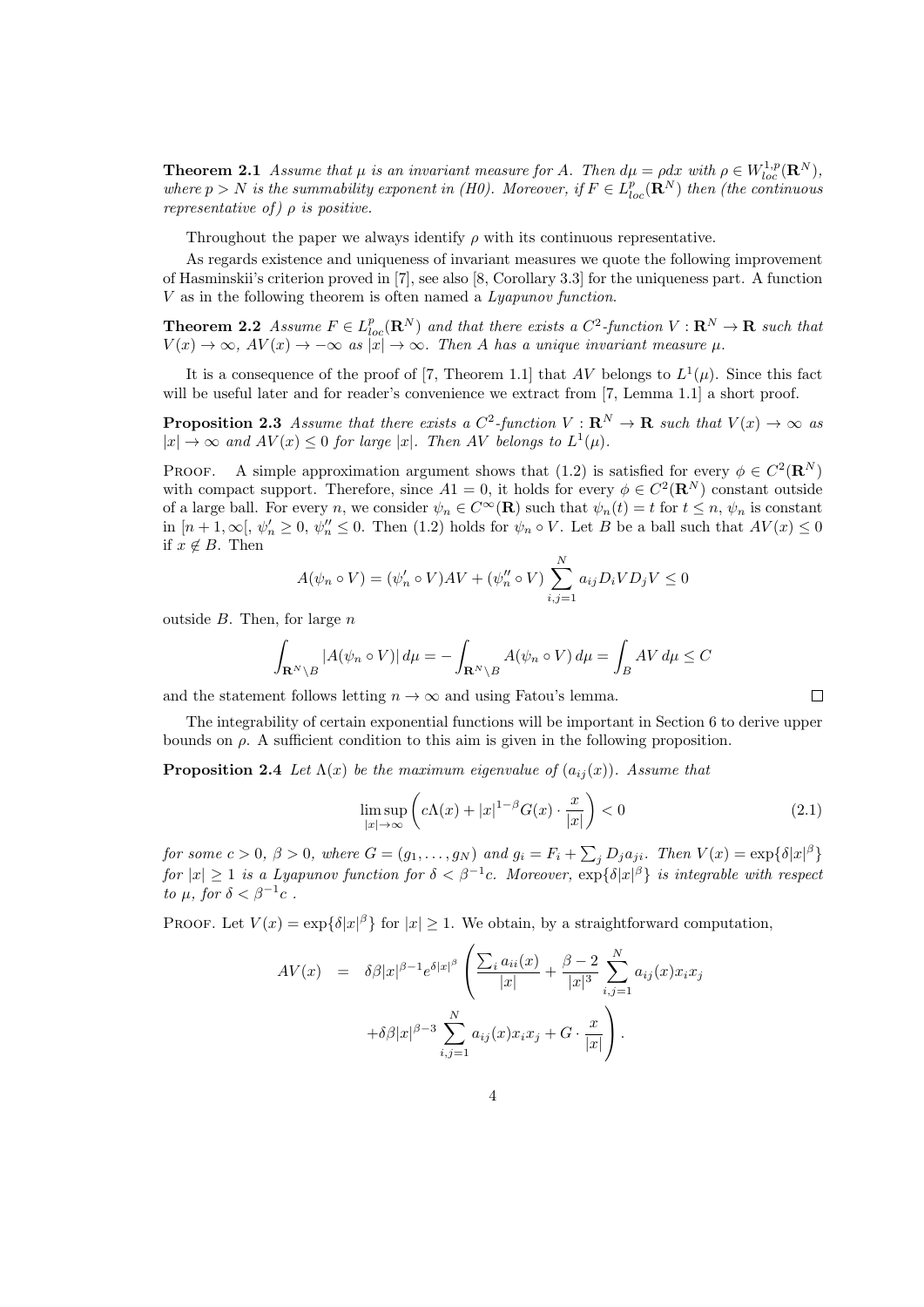Since the quadratic form  $\sum_{i,j} a_{ij}(x)x_i x_j$  can be estimated by  $\Lambda(x)|x|^2$ , the first statement can be checked by elementary arguments. As regards the second, observe that  $|AV|$  is integrable with respect to  $\mu$ , by Proposition 2.3, and that either  $|AV|$  is bigger than V (when  $\beta \ge 1$ ) or  $|AV|$  is bigger than  $V^{1-\epsilon}$  for every  $\varepsilon > 0$  (when  $0 < \beta < 1$ ) for large |x|.  $\Box$ 

Similar computations prove the following result which will be useful in Section 6. Observe that, since  $\beta > 1$  and  $a_{ij} \in C_b^1(\mathbf{R}^N)$ , it is no longer necessary to introduce the function G of the above proposition.

**Corollary 2.5** Assume that  $a_{ij} \in C_b^1(\mathbf{R}^N)$  and that

$$
\limsup_{|x| \to \infty} |x|^{1-\beta} F(x) \cdot \frac{x}{|x|} = -c,\tag{2.2}
$$

 $0 < c \leq \infty$ , for some  $\beta > 1$ . Then  $V(x) = \exp{\{\delta |x|^{\beta}\}}$  for  $|x| \geq 1$  is a Lyapunov function for  $\delta < (\beta \Lambda)^{-1}c$ . Moreover,  $\exp{\{\delta |x|^{\beta}\}}$  is integrable with respect to  $\mu$  for  $\delta < (\beta \Lambda)^{-1}c$ .

Remark 2.6 Proposition 2.4 and Corollary 2.5 can be used to check assumptions (H1) and (H2). In fact, under the hypotheses of those statements, if the functions  $(1+|x|^2)^{-1} |a_{ij}|$ ,  $(1+|x|)^{-1} |D_i a_{ij}|$ and |F| grow at infinity not faster than  $\exp\{|x|^\gamma\}$  for some  $\gamma < \beta$  then (H1) and (H2) are satisfied.

**Remark 2.7** Equation (2.2) is a radial assumption on F and, if  $0 < c < \infty$ , it says that the inward radial component of F has a prescribed polynomial behaviour. Of course, changing  $x/|x|$ to  $(x-x_0)/|x-x_0|$  leads to a new condition that, though not equivalent to (2.2), yields similar conclusions.

**Remark 2.8** Assume that  $\mu$  is the invariant measure of a Feller semigroup  $(T(t))_{t>0}$ . The integrability of the exponential functions  $\exp{\{\delta|x|^2\}}$ , hence the validity of (2.2) with  $\beta = 2$ , is strongly connected with hypercontractivity and supercontractivity properties of the semigroup in L<sup>p</sup>-spaces with respect to  $\mu$ , see [14]. We also remark that if  $\beta > 2$  is allowed in  $(2.2)$ , then  $T(t)$ <sub>t≥0</sub> is ultracontractive, see [14, Corollary 2.5] and compact in  $C_b(\mathbf{R}^N)$ , see [12, Corollary 3.11].

# 3 Global boundedness

First we state and prove a global regularity result which generalises to our setting [3, Thereom 1.1] and [6, Theorem 3.1]. We do not assume that the diffusion matrix  $(a_{ij})$  is bounded and globally Lipschitz continuous. However we suppose that  $F \in L_{loc}^p(\mu)$  and this is not needed in [6], [3]. In the sequel, we use the convention that  $|D\rho|^2/\rho^s = 0$  on the set  $\{\rho = 0\}$ , for any  $s > 0$ .

**Theorem 3.1** Assume that  $d\mu = \rho dx$  is an invariant measure for A and that  $F \in L^2(\mu)$ . Then  $\sqrt{\rho} \in W^{1,2}(\mathbf{R}^N)$ . Moreover

$$
\int_{\mathbf{R}^N} \frac{|D\rho|^2}{\rho} \le \frac{1}{\lambda^2} \int_{\mathbf{R}^N} |F|^2 d\mu. \tag{3.1}
$$

**PROOF.** From Theorem 2.1 we know that  $\rho \in W_{loc}^{1,p}(\mathbf{R}^N)$  where  $p > N$  is the exponent in (H0). The invariance of  $\mu$  then implies

$$
\int_{\mathbf{R}^N} a(D\rho, D\phi) = \int_{\mathbf{R}^N} F \cdot D\phi \, \rho \tag{3.2}
$$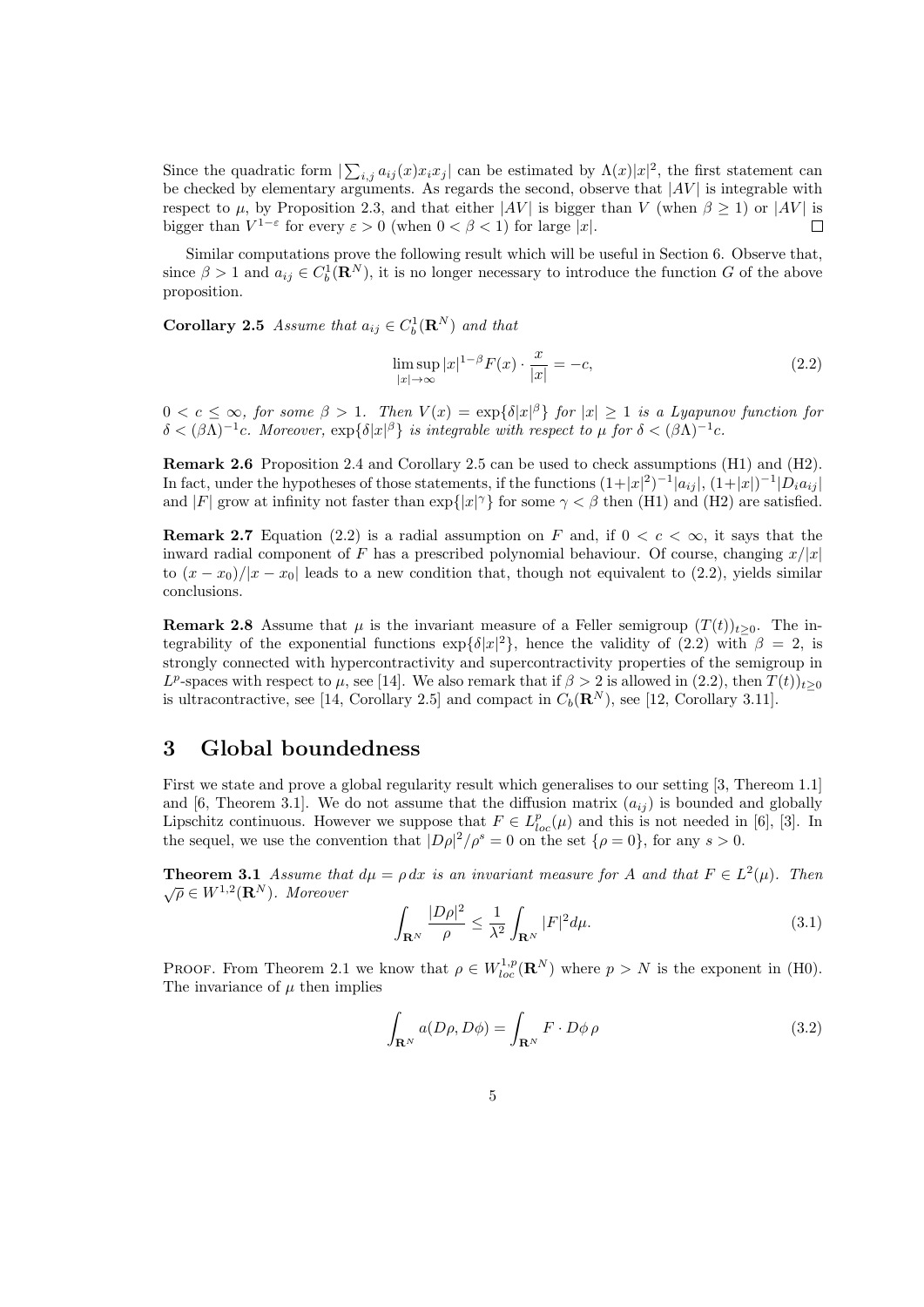for every  $\phi \in C_c^{\infty}(\mathbf{R}^N)$ . Since  $\rho$  is continuous, then  $F\rho \in L^2_{loc}(\mathbf{R}^N)$  and, by density, equality (3.2) holds if  $\phi$  belongs to  $W^{1,2}(\mathbf{R}^N)$  and has a compact support. Let us take  $\eta \in C_c^{\infty}(\mathbf{R}^N)$  such that  $\eta(x) = 1$  for  $|x| \leq 1$  and  $\eta(x) = 0$  for  $|x| \geq 2$ ,  $\eta_n(x) = \eta(x/n)$  and observe that for every  $\varepsilon, k$ such that  $0 < \varepsilon < k$ , the function  $\log((\rho \vee \varepsilon) \wedge k)$  belongs to  $W_{loc}^{1,p}(\mathbf{R}^N) \cap L^{\infty}(\mathbf{R}^N)$ ,  $p > N \geq 2$ . Plugging  $\phi = \eta_n^2 \log((\rho \vee \varepsilon) \wedge k)$  in (3.2), since

$$
D\log((\rho\vee\varepsilon)\wedge k)=\frac{D\rho}{\rho}\chi_{\{\varepsilon<\rho
$$

we obtain

$$
\int_{\mathbf{R}^N} \eta_n^2 \chi_{\{\varepsilon < \rho < k\}} \frac{a(D\rho, D\rho)}{\rho} = -2 \int_{\mathbf{R}^N} \eta_n \log((\rho \vee \varepsilon) \wedge k) a(D\rho, D\eta_n) + \int_{\mathbf{R}^N} \eta_n^2 F \cdot D\rho \chi_{\{\varepsilon < \rho < k\}} + 2 \int_{\mathbf{R}^N} \eta_n \rho \log((\rho \vee \varepsilon) \wedge k) F \cdot D\eta_n.
$$

The above equality yields

$$
\int_{\mathbf{R}^N} \eta_n^2 \chi_{\{\varepsilon < \rho < k\}} \frac{a(D\rho, D\rho)}{\rho} \le \left( \int_{\mathbf{R}^N} \eta_n^2 \chi_{\{\varepsilon < \rho < k\}} \frac{|D\rho|^2}{\rho} \right)^{1/2} \left( \int_{\mathbf{R}^N} |F|^2 \rho \right)^{1/2} \n+ \frac{C(\varepsilon, k)}{n} \int_{\mathbf{R}^N} |F|\rho + I_n,
$$
\n(3.3)

where

$$
I_n = -2 \int_{\mathbf{R}^N} \eta_n \log((\rho \vee \varepsilon) \wedge k) a(D\rho, D\eta_n).
$$

Integrating by parts we obtain

$$
I_n = 2 \int_{\{n \leq |x| \leq 2n\}} \rho \left( \log((\rho \vee \varepsilon) \wedge k) a(D\eta_n, D\eta_n) + \eta_n \log((\rho \vee \varepsilon) \wedge k) \sum_{i,j=1}^N a_{ij} D_{ij} \eta_n + \eta_n \log((\rho \vee \varepsilon) \wedge k) \sum_{i,j=1}^N D_i a_{ij} D_j \eta_n + \eta_n \chi_{\{\varepsilon < \rho < k\}} \frac{a(D\rho, D\eta_n)}{\rho} \right).
$$

Since  $|D\eta_n| \leq C(1+|x|)^{-1}$ ,  $|D^2\eta_n| \leq C(1+|x|^2)^{-1}$  in  $\{n \leq |x| \leq 2n\}$ , with C independent of n, assumption (H1) implies that, for a suitable  $\omega(\varepsilon, k, n)$  which goes to 0 as  $n \to \infty$  for fixed  $\varepsilon, k$ , we have

$$
\begin{array}{lcl} |I_n| & \leq & \omega(\varepsilon, k, n) + 2 \int_{\{n \leq |x| \leq 2n\}} \eta_n \chi_{\{\varepsilon < \rho < k\}} a(D\rho, D\eta_n) \\ \\ & \leq & \omega(\varepsilon, k, n) + 2 \left( \int_{\mathbf{R}^N} \eta_n^2 \chi_{\{\varepsilon < \rho < k\}} \frac{a(D\rho, D\rho)}{\rho} \right)^{1/2} \left( \int_{\{n \leq |x| \leq 2n\}} a(D\eta_n, D\eta_n) \rho \right)^{1/2} \\ \\ & \leq & \omega(\varepsilon, k, n) (1 + \delta^{-1}) + \delta \int_{\mathbf{R}^N} \eta_n^2 \chi_{\{\varepsilon < \rho < k\}} \frac{a(D\rho, D\rho)}{\rho}, \end{array}
$$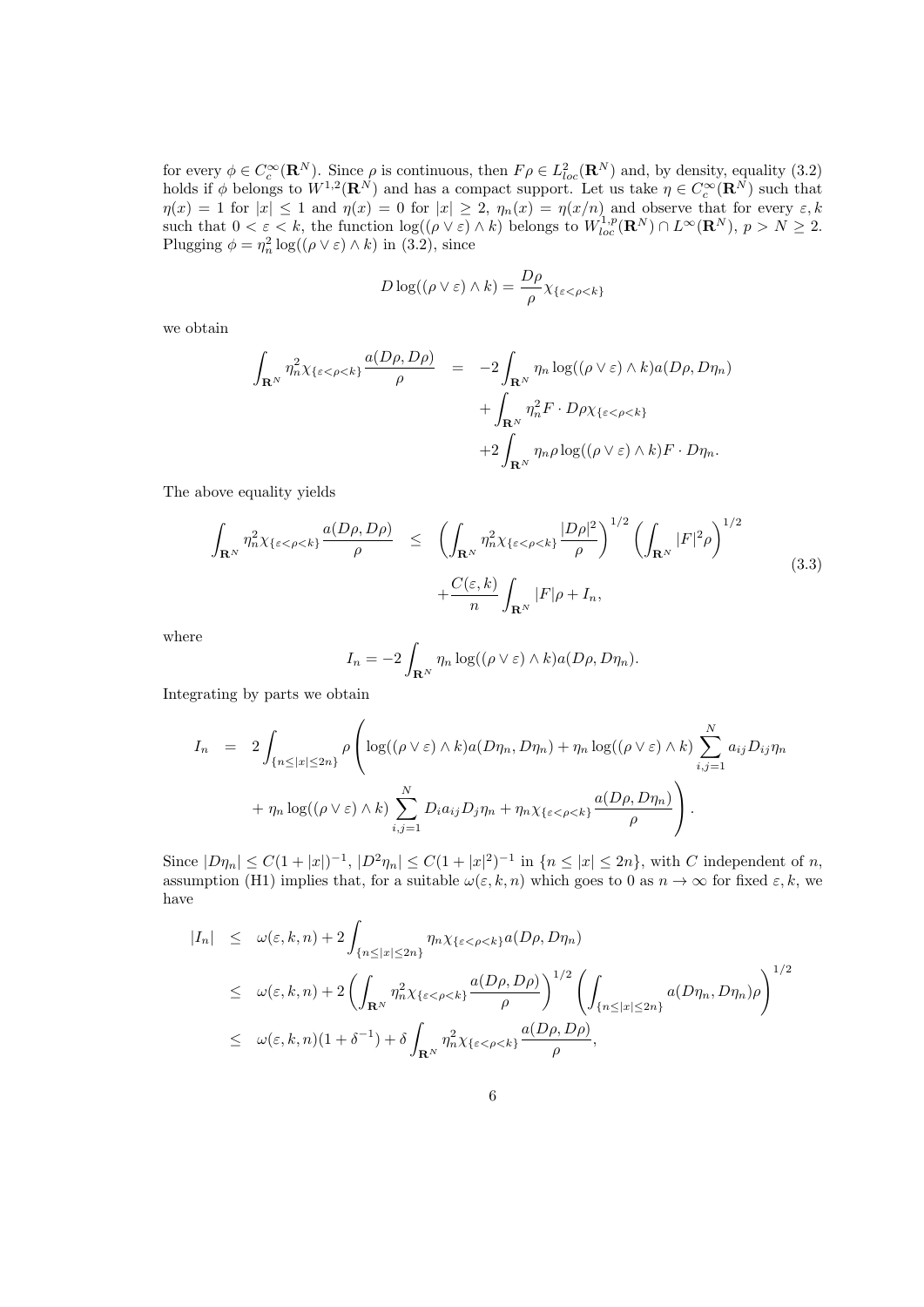for every  $\delta > 0$ . From (3.3) we now get, using Young's inequality,

$$
(1 - \delta) \int_{\mathbf{R}^N} \eta_n^2 \chi_{\{\varepsilon < \rho < k\}} \frac{a(D\rho, D\rho)}{\rho} \leq \omega(\varepsilon, k, n) + C\delta^{-1} \int_{\mathbf{R}^N} |F|^2 \rho
$$

$$
+ \frac{\delta}{\lambda} \int_{\mathbf{R}^N} \eta_n^2 \chi_{\{\varepsilon < \rho < k\}} \frac{a(D\rho, D\rho)}{\rho}
$$

and, fixing a sufficiently small  $\delta$ ,

$$
\int_{\mathbf{R}^N} \eta_n^2 \chi_{\{\varepsilon < \rho < k\}} \frac{a(D\rho, D\rho)}{\rho} \le \omega(\varepsilon, k, n) + C \int_{\mathbf{R}^N} |F|^2 \rho.
$$

Letting  $n \to \infty$  and then  $\varepsilon \to 0$ ,  $k \to \infty$  we obtain

$$
\int_{\mathbf{R}^N}\frac{a(D\rho,D\rho)}{\rho}\leq C\int_{\mathbf{R}^N}|F|^2\rho<\infty.
$$

At this point the previous estimates show that  $I_n \to 0$  as  $n \to \infty$ . Therefore, letting  $n \to \infty$  and then  $\varepsilon \to 0$ ,  $k \to \infty$  in (3.3) we obtain

$$
\int_{\mathbf{R}^N} \frac{a(D\rho, D\rho)}{\rho} \le \left( \int_{\mathbf{R}^N} \frac{|D\rho|^2}{\rho} \right)^{1/2} \left( \int_{\mathbf{R}^N} |F|^2 \rho \right)^{1/2}
$$
\n
$$
\le \frac{1}{\sqrt{\lambda}} \left( \int_{\mathbf{R}^N} \frac{a(D\rho, D\rho)}{\rho} \right)^{1/2} \left( \int_{\mathbf{R}^N} |F|^2 \rho \right)^{1/2}
$$

and the statement follows.

Corollary 3.2 If  $F \in L^2(\mu)$  then  $\rho \in W^{1,1}(\mathbf{R}^N)$ . Moreover  $\rho \in L^{N/(N-2)}(\mathbf{R}^N)$  if  $N > 2$  and  $\rho \in L^p({\bf R}^N)$  for every  $p < \infty$  if  $N = 2$ .

PROOF. Since  $\sqrt{\rho} \in W^{1,2}(\mathbf{R}^N)$ , the Sobolev embedding theorem gives  $\rho \in L^{N/(N-2)}(\mathbf{R}^N)$  for  $N > 2$  and  $\rho \in L^p(\mathbf{R}^N)$  for every  $p < \infty$  if  $N = 2$ . The integrability of  $D\rho$  follows from Hölder's inequality and (3.1).  $\Box$ 

We now prove that, assuming  $F \in L^k(\mu)$  for some  $k > N$ , the density  $\rho$  belongs to  $L^{\infty}(\mathbf{R}^N)$ . The proof relies upon Moser's iteration technique whose starting point is inequality (3.4) proved in the following lemma.

**Lemma 3.3** Assume that  $F \in L^k(\mu)$  for some  $k > 2$  and fix  $\beta > 0$ . If  $\rho \in L^{\beta \frac{k}{k-2}+1}(\mathbb{R}^N)$ , then

$$
\lambda^2 \int_{\mathbf{R}^N} \rho^{\beta - 1} |D\rho|^2 \le \int_{\mathbf{R}^N} |F|^2 \rho^{\beta + 1} < \infty. \tag{3.4}
$$

 $\Box$ 

PROOF. First we observe that

$$
\int_{\mathbf{R}^N} |F|^2 \rho^{\beta+1} = \int_{\mathbf{R}^N} |F|^2 \rho^{2/k} \rho^{\beta+1-2/k} \le \left( \int_{\mathbf{R}^N} |F|^k \rho \right)^{2/k} \left( \int_{\mathbf{R}^N} \rho^{\beta \frac{k}{k-2}+1} \right)^{1-2/k} < \infty.
$$
 (3.5)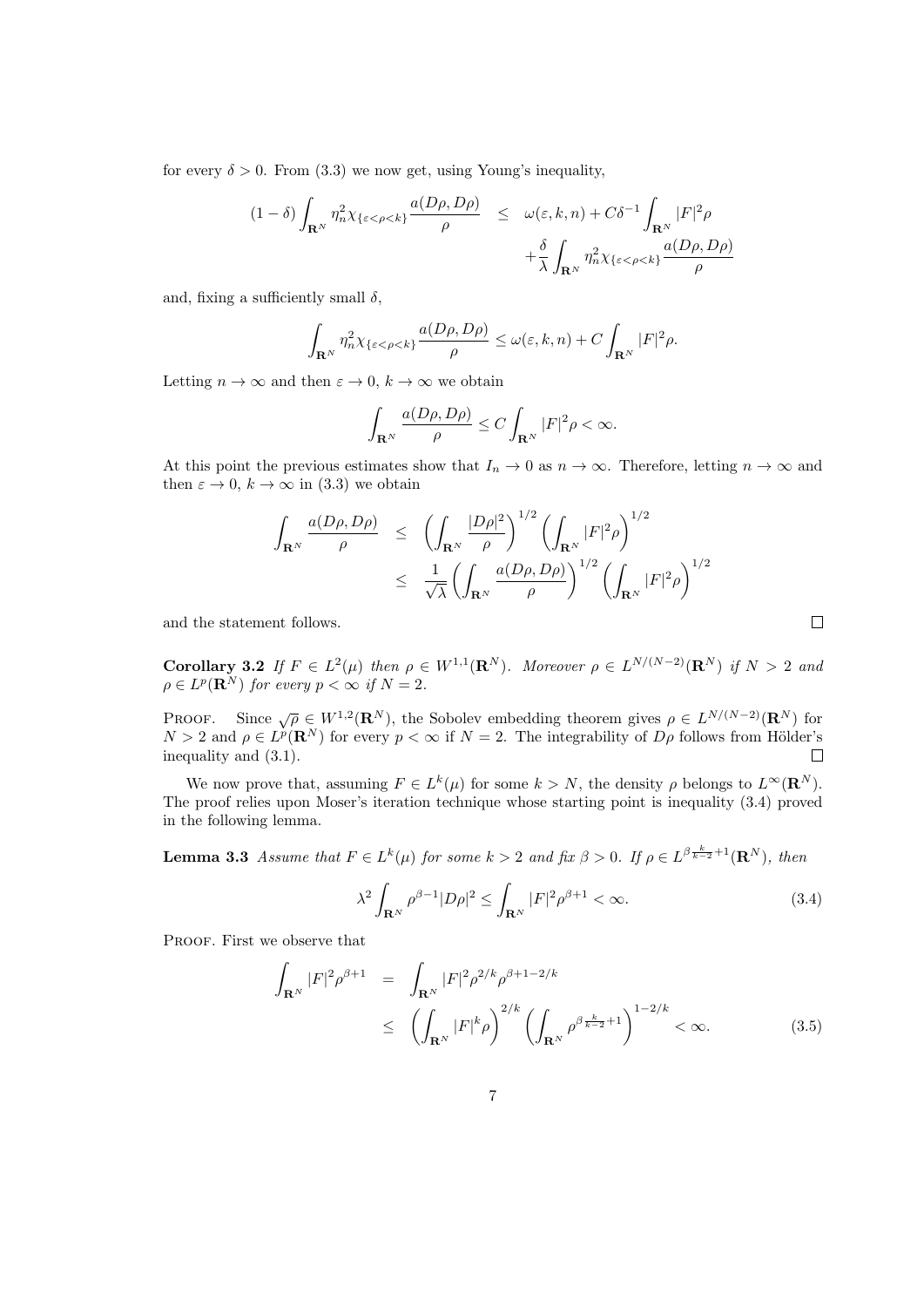We use the same strategy and the same notation as in the proof of Theorem 3.1. Inserting  $\phi = \eta_n^2((\rho \vee \varepsilon) \wedge k)^{\beta}$  in (3.2) and observing that  $D((\rho \vee \varepsilon) \wedge k)^{\beta} = \beta \rho^{\beta - 1} D \rho \chi_{\{\varepsilon < \rho < k\}}$ , we obtain

$$
\beta \int_{\mathbf{R}^N} \eta_n^2 \rho^{\beta - 1} \chi_{\{\varepsilon < \rho < k\}} a(D\rho, D\rho) = -2 \int_{\mathbf{R}^N} \eta_n((\rho \vee \varepsilon) \wedge k)^{\beta} a(D\rho, D\eta_n) \n+ \beta \int_{\mathbf{R}^N} \eta_n^2 \rho^{\beta} \chi_{\{\varepsilon < \rho < k\}} F \cdot D\rho \n+ 2 \int_{\mathbf{R}^N} \eta_n \rho((\rho \vee \varepsilon) \wedge k)^{\beta} F \cdot D\eta_n
$$
\n(3.6)

$$
= I_n + J_n + K_n. \tag{3.7}
$$

Let us first estimate  $J_n, K_n$ . We have, with  $C = ||D\eta||_{\infty}$ ,

$$
|J_n| \leq \beta \int_{\mathbf{R}^N} \eta_n^2 \rho^{(\beta-1)/2} \chi_{\{\varepsilon < \rho < k\}} \rho^{(\beta+1)/2} |F||D\rho|
$$
  
\n
$$
\leq \beta \left( \int_{\mathbf{R}^N} \eta_n^2 \rho^{\beta-1} \chi_{\{\varepsilon < \rho < k\}} |D\rho|^2 \right)^{1/2} \left( \int_{\mathbf{R}^N} |F|^2 \rho^{\beta+1} \right)^{1/2}.
$$
  
\n
$$
|K_n| \leq \frac{Ck^{\beta}}{n} \int_{\mathbf{R}^N} |F|\rho.
$$

Observe that  $K_n \to 0$  as  $n \to \infty$ , since  $F \in L^1(\mu)$ . The term  $I_n$  is treated as in Theorem 3.1. Integrating by parts we have

$$
I_n = 2 \int_{\{n \leq |x| \leq 2n\}} \rho \left( ((\rho \vee \varepsilon) \wedge k)^{\beta} a(D\eta_n, D\eta_n) + \eta_n ((\rho \vee \varepsilon) \wedge k)^{\beta} \sum_{i,j=1}^N a_{ij} D_{ij} \eta_n + ((\rho \vee \varepsilon) \wedge k)^{\beta} \eta_n \sum_{i,j=1}^N D_i a_{ij} D_j \eta_n + \beta \eta_n \rho^{\beta-1} \chi_{\{\varepsilon < \rho < k\}} a(D\rho, D\eta_n) \right).
$$

Since  $|D\eta_n| \leq C(1+|x|)^{-1}$ ,  $|D^2\eta_n| \leq C(1+|x|^2)^{-1}$  in  $\{n \leq |x| \leq 2n\}$ , and C is independent of n, for a suitable  $\omega(\varepsilon, k, n)$  which goes to 0 as  $n \to \infty$  for fixed  $\varepsilon, k$ , we have

$$
\begin{aligned}\n|I_n| &\leq \omega(\varepsilon, k, n) \\
&+ \beta \left( \int_{\mathbf{R}^N} \eta_n^2 \rho^{\beta - 1} \chi_{\{\varepsilon < \rho < k\}} a(D\rho, D\rho) \right)^{1/2} \left( \int_{\{n \leq |x| \leq 2n\}} \rho^{\beta + 1} \chi_{\{\varepsilon < \rho < k\}} a(D\eta_n, D\eta_n) \right)^{1/2} \\
&\leq \omega(\varepsilon, k, n)(1 + \delta^{-1}) + \delta \int_{\mathbf{R}^N} \eta_n^2 \rho^{\beta - 1} \chi_{\{\varepsilon < \rho < k\}} a(D\rho, D\rho)\n\end{aligned}
$$

for every  $\delta > 0$ . We have thus obtained

$$
\beta \int_{\mathbf{R}^N} \eta_n^2 \rho^{\beta - 1} \chi_{\{\varepsilon < \rho < k\}} a(D\rho, D\rho) \leq \beta \left( \int_{\mathbf{R}^N} \eta_n^2 \rho^{\beta - 1} \chi_{\{\varepsilon < \rho < k\}} |D\rho|^2 \right)^{1/2} \left( \int_{\mathbf{R}^N} |F|^2 \rho^{\beta + 1} \right)^{1/2} + K_n
$$
  
+  $\omega(\varepsilon, k, n)(1 + \delta^{-1}) + \delta \int_{\mathbf{R}^N} \eta_n^2 \rho^{\beta - 1} \chi_{\{\varepsilon < \rho < k\}} a(D\rho, D\rho),$ 

for every  $\delta > 0$ . Using the ellipticity of the matrix  $(a_{ij})$  and arguing as in Theorem 3.1 we obtain

$$
\int_{\mathbf{R}^N} \rho^{\beta-1} a(D\rho, D\rho) < \infty.
$$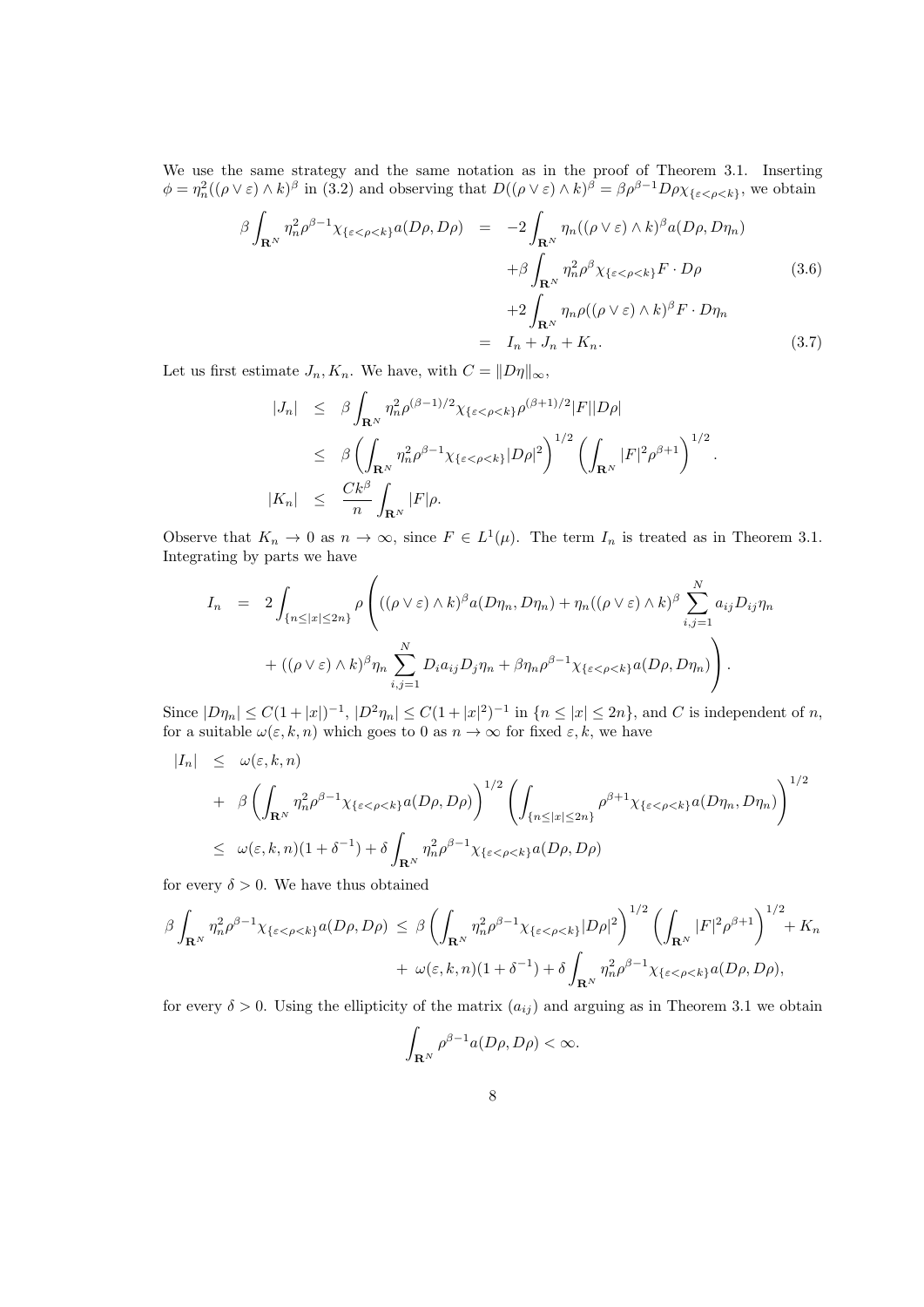Therefore  $I_n \to 0$  as  $n \to \infty$  hence, letting  $n \to \infty$  in (3.6), we have

$$
\int_{\mathbf{R}^N} \rho^{\beta-1} \chi_{\{\varepsilon < \rho < k\}} a(D\rho, D\rho) \le \left( \int_{\mathbf{R}^N} \rho^{\beta-1} \chi_{\{\varepsilon < \rho < k\}} |D\rho|^2 \right)^{1/2} \left( \int_{\mathbf{R}^N} |F|^2 \rho^{\beta+1} \right)^{1/2}
$$

Letting  $\varepsilon \to 0$ ,  $k \to \infty$  one concludes

$$
\lambda \int_{\mathbf{R}^N} \rho^{\beta-1} |D\rho|^2 \leq \int_{\mathbf{R}^N} \rho^{\beta-1} a(D\rho, D\rho) \leq \left( \int_{\mathbf{R}^N} \rho^{\beta-1} |D\rho|^2 \right)^{1/2} \left( \int_{\mathbf{R}^N} |F|^2 \rho^{\beta+1} \right)^{1/2}.
$$

.

**Corollary 3.4** Assume that  $F \in L^k(\mu)$  for some  $k > 2$  and fix  $\beta > 0$ . If  $\rho \in L^{\beta}^{\frac{k}{k-2}+1}(\mathbb{R}^N)$ , then  $\rho^{(\beta+1)/2} \in W^{1,2}(\mathbf{R}^N)$  and

$$
\int_{\mathbf{R}^N} |D\rho^{(\beta+1)/2}|^2 \le \left(\frac{\beta+1}{2\lambda}\right)^2 \left(\int_{\mathbf{R}^N} |F|^k \rho\right)^{2/k} \left(\int_{\mathbf{R}^N} \rho^{\beta \frac{k}{k-2}+1}\right)^{1-2/k} \tag{3.8}
$$

PROOF. Observe that  $\rho^{(\beta+1)/2} \in L^2(\mathbf{R}^N)$ , since  $1 < \beta + 1 < (\beta k)/(k-2) + 1$ . Estimate (3.8) is immediate from (3.4) and (3.5).  $\Box$ 

**Theorem 3.5** If  $F \in L^k(\mu)$  for some  $k > N$ , then  $\rho \in L^{\infty}(\mathbb{R}^N)$ .

PROOF. Assume that  $N \geq 3$ ; the case  $N = 2$  will be treated separately. Let us first show that the above estimates imply an improvement of the integrability of  $\rho$ . To this aim, assume that  $\rho \in L^{\beta \frac{k}{k-2}+1}$  for some  $\beta > 0$ . Using Corollary 3.4 and the Sobolev embedding we obtain  $\rho^{(\beta+1)/2} \in L^{2N/(N-2)}(\mathbf{R}^N)$  and

$$
\left(\int_{\mathbf{R}^N} \rho^{(\beta+1)\frac{N}{N-2}}\right)^{1/2-1/N} \leq C \|D\rho^{(\beta+1)/2}\|_2
$$
\n
$$
\leq C \|F\|_{L^k(\mu)} \frac{\beta+1}{2\lambda} \left(\int_{\mathbf{R}^N} \rho^{(\beta k)/(k-2)+1}\right)^{1/2-1/k}, \tag{3.9}
$$

where  $C$  depends only upon  $N$ . Setting

$$
\gamma = \beta \frac{k}{k-2} + 1
$$
 and  $\theta = \frac{N}{N-2} \frac{k-2}{k}$ ,

we have  $\theta > 1$  since  $k > N$ , and the improved integrability exponent can be written  $\theta\left(\gamma + \frac{2}{k-2}\right)$ . We now iterate the above estimate in order to show that the norms  $\|\rho\|_{L^p}$  are all uniformly bounded. Let us define

$$
\begin{cases} \gamma_{n+1} = \theta \left( \gamma_n + \frac{2}{k-2} \right) \\ \gamma_0 = \frac{N}{N-2} \end{cases} \tag{3.10}
$$

and observe that  $\rho \in L^{\gamma_0}(\mathbf{R}^N)$ , by Corollary 3.2. Then  $\gamma_n = \beta_n \frac{k}{k-2} + 1$  for some  $\beta_n > 0$  and

$$
\beta_n + 1 = \frac{N-2}{N} \gamma_{n+1} = \frac{k-2}{k} \left( \gamma_n + \frac{2}{k-2} \right)
$$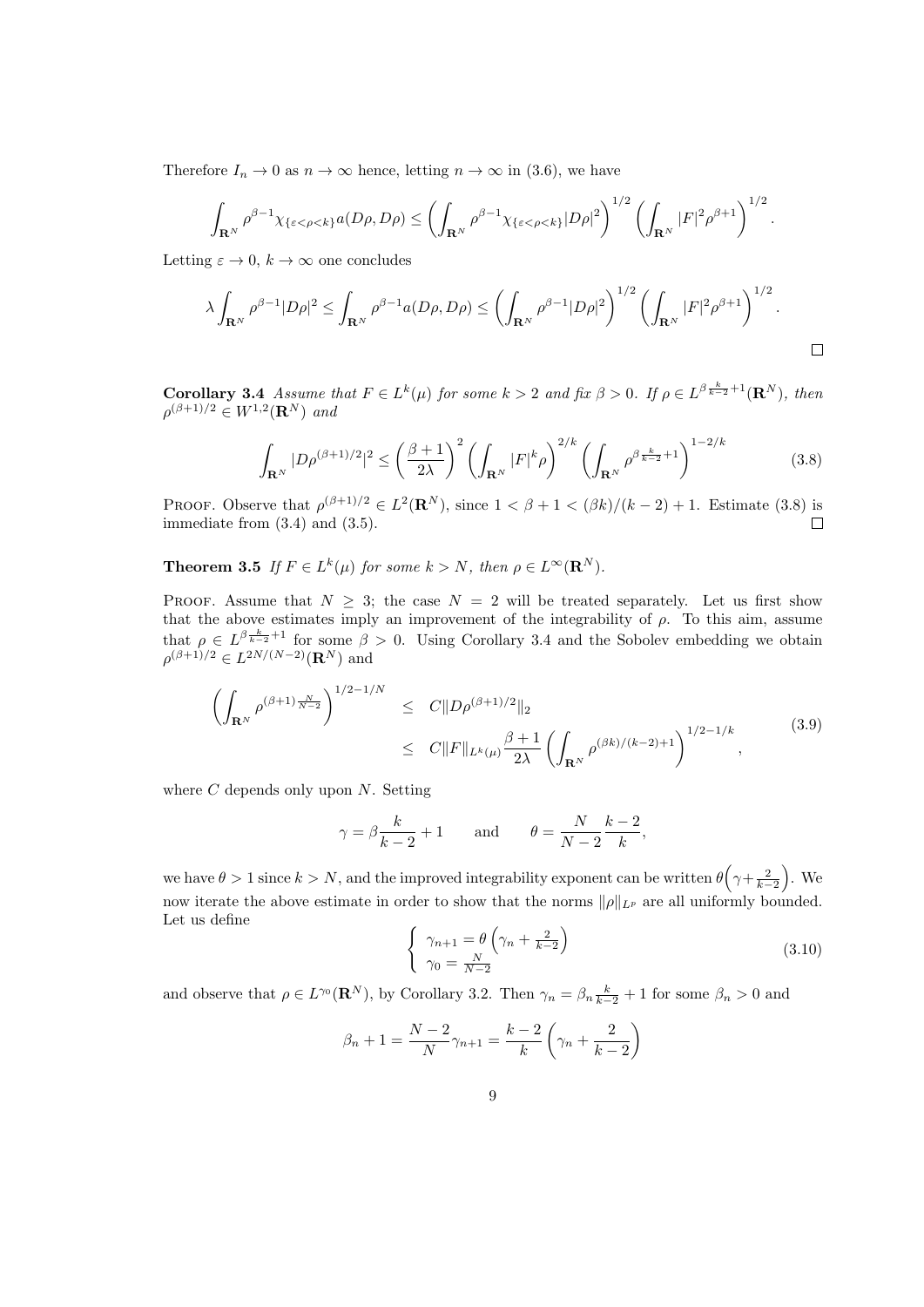Setting  $C_1 = C||F||_{L^k(\mu)}/2\lambda$ , inequality (3.9) says that

$$
\|\rho\|_{n+1} \le \left(C_1 \frac{N-2}{N} \gamma_{n+1}\right)^{\frac{2N}{N-2} \frac{1}{\gamma_{n+1}}} \|\rho\|_n^{\frac{\gamma_n}{\gamma_n + \frac{2}{k-2}}},\tag{3.11}
$$

where  $\|\rho\|_n$  denotes the norm of  $\rho$  in  $L^{\gamma_n}(\mathbf{R}^N)$ . Observe that  $\gamma_{n+1} \geq \theta^{n+1}\gamma_0$  and that for  $\alpha_n =$  $\log ||\rho||_n$  we have

$$
\alpha_{n+1} \le \frac{2N}{N-2} \frac{1}{\gamma_{n+1}} \log(C_2 \gamma_{n+1}) + \frac{\gamma_n}{\gamma_n + \frac{2}{k-2}} \alpha_n,
$$

 $C_2 = (1-2/N)C_1$ . These inequalities imply that  $\log ||\rho||_{\infty} = \lim_{n \to \infty} \alpha_n < \infty$ . In fact, if  $\alpha_n \to \infty$ , then  $\alpha_n \geq 0$  for large *n* and

$$
\alpha_{n+1} - \alpha_n \le \frac{2N}{N-2} \frac{1}{\gamma_{n+1}} \log(C_2 \gamma_{n+1}) \le C_3 \frac{1}{\gamma_{n+1}^{1-\varepsilon}}
$$

for some  $C_3 > 0$  and any  $0 < \varepsilon < 1$ . Since the series on the right hand side converges,  $(\alpha_n)$  cannot be divergent. This concludes the proof for  $N \geq 3$ .

Consider now the case  $N = 2$ , with variables  $(x, y)$ . Introduce the operator B in  $\mathbb{R}^3$ , with variables  $(x, y, z)$ 

$$
B=A+D_{zz}-zD_z,
$$

and notice that  $\exp\{-z^2/2\} dz$  is (up to a normalisation constant) the invariant measure of the one-dimensional operator  $D_{zz} - zD_z$ . Let  $d\mu = \rho(x, y) dx dy$  be the invariant measure of A, and check that  $d\nu = \rho(x, y) \exp\{-z^2/2\} dx dy dz$  is invariant for B. In fact, for every  $\phi \in C_c^{\infty}(\mathbb{R}^3)$ , using the Fubini theorem and differentiating under the integral sign we have

$$
\int_{\mathbf{R}^3} B\phi \, d\nu = \int_{\mathbf{R}} \exp\{-z^2/2\} \left( \int_{\mathbf{R}^2} (A\phi + \phi_{zz} - z\phi_z) \rho(x, y) \, dx \, dy \right) \, dz
$$
\n
$$
= \int_{\mathbf{R}} \exp\{-z^2/2\} (D_{zz} - zD_z) \left( \int_{\mathbf{R}^2} \phi \, \rho(x, y) \, dx \, dy \right) \, dz = 0
$$

because the function  $z \mapsto \int_{\mathbf{R}^2} \phi \rho(x, y) dx dy$  belongs to  $C_c^{\infty}(\mathbf{R})$ . As a consequence of the first part of the proof, the density of  $\tilde{\nu}$  is bounded in  $\mathbb{R}^3$ , and taking  $z = 0$  this implies that  $\rho$  is bounded in  $\mathbf{R}^2.$  $\Box$ 

In the case  $k = N$  we obtain that  $\rho \in L^p(\mathbf{R}^N)$  for every  $p < \infty$ .

**Proposition 3.6** If  $F \in L^N(\mu)$ , then  $\rho \in L^p(\mathbf{R}^N)$  for every  $p < \infty$ .

PROOF. Assume that  $N \geq 3$ . Proceeding as in the proof of Theorem 3.5 we obtain that  $\rho \in L^{\gamma_n}(\mathbf{R}^N)$  for every n, where

$$
\begin{cases} \gamma_{n+1} = \left(\gamma_n + \frac{2}{N-2}\right) \\ \gamma_0 = \frac{N}{N-2} \end{cases}
$$

Since  $\gamma_n \to \infty$  we obtain the statement. The case  $N = 2$  is already covered by Corollary 3.2.  $\Box$ 

Finally, let us examine the case  $2 < k < N$ . Observe that the case  $k = 2$  is covered by Corollary 3.2.

**Proposition 3.7** If  $F \in L^k(\mu)$  with  $2 < k < N$  then  $\rho \in L^p(\mathbf{R}^N)$  for every  $p \le N/(N - k)$ .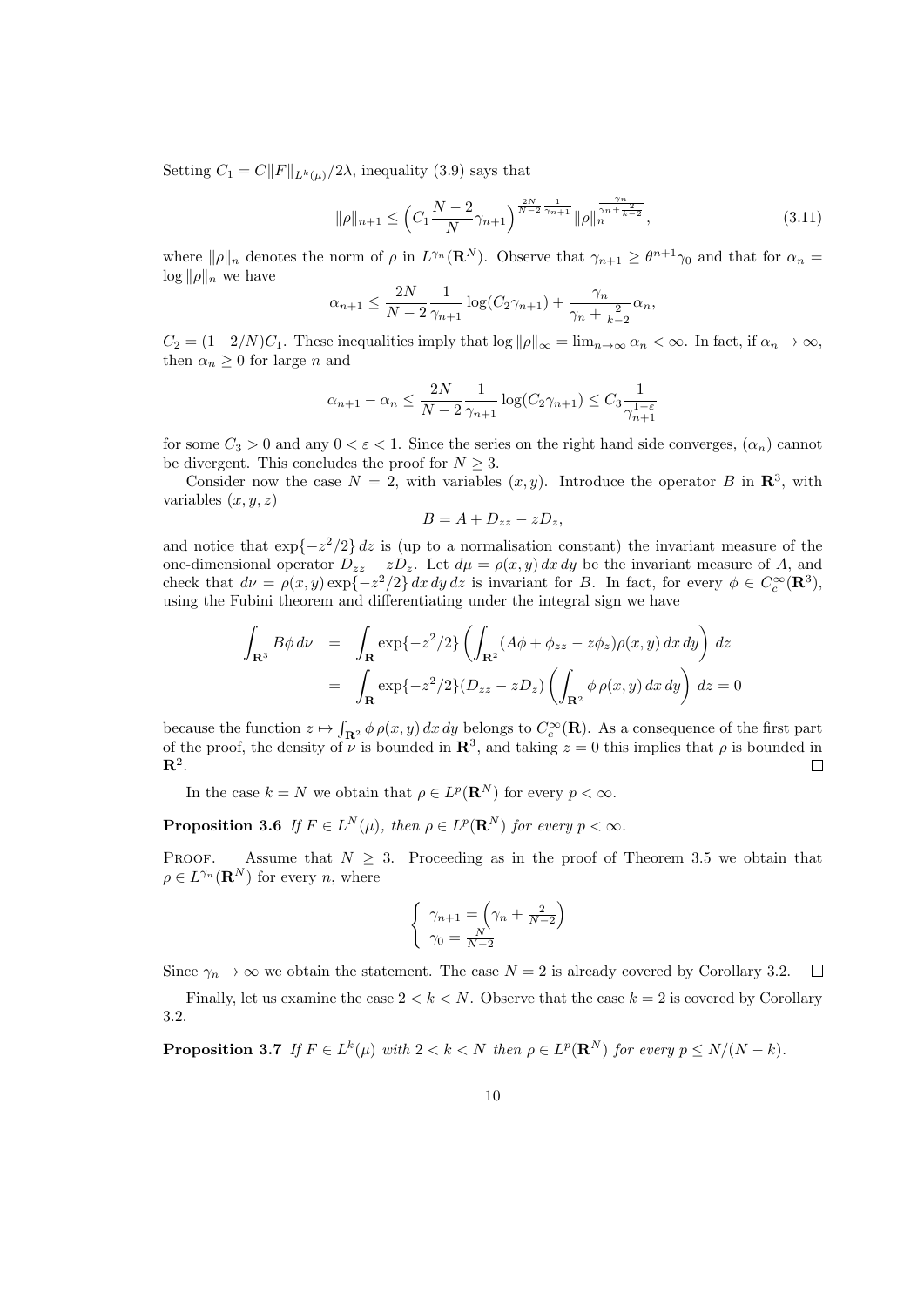PROOF. We define  $(\gamma_n)$  as in (3.10). It is easily checked that  $(\gamma_n)$  is increasing and convergent to  $N/(N-k)$  and we have only to show that the limit of the sequence  $(\|\rho\|_n)$  is finite, where, as in the proof of Theorem 3.5,  $\|\rho\|_n$  denotes the norm of  $\rho$  in  $L^{\gamma_n}(\mathbf{R}^N)$ . Suppose, by contradiction, that  $\|\rho\|_n \to \infty$ . Since  $N/(N-2) \leq \gamma_n \leq N/(N-k)$  and  $\frac{\gamma_n}{\gamma_n+2/(k-2)} \leq \theta < 1$  from equation (3.11) we obtain

$$
\|\rho\|_{n+1} \le C \|\rho\|_n^{\theta}
$$

for large n and a suitable C. However, this easily implies that the sequence  $(\|\rho\|_n)$  is convergent.  $\Box$ 

Corollary 3.8 If  $F \in L^k(\mu)$  for  $k \ge (N+2)/2$ ,  $k > 2$ , then  $\rho \in W^{1,2}(\mathbf{R}^N)$ .

PROOF. We may assume that  $k = (N + 2)/2$ . If  $N \geq 3$ , Proposition 3.7 gives  $\rho \in L^p(\mathbf{R}^N)$ with  $p = (2N)/(N-2) = (2k-2)/(k-2)$  for  $k = (N+2)/2$ . The same is true for  $N = 2$  since  $\rho \in L^p(\mathbf{R}^N)$  for every  $p < \infty$ , by Corollary 3.2. We may therefore apply Corollary 3.4 with  $\beta = 1$ to conclude the proof.  $\Box$ 

If we assume further regularity on F, as we shall do in the next section dealing with  $W^{2,p}$ regularity, we can prove global boundedness of  $\rho$  assuming that F and div F belong to  $L^k(\mu)$  for some  $k > N/2$ . For simplicity we assume that  $F \in W_{loc}^{1,\infty}(\mathbf{R}^N)$  even though less local regularity of F suffices to perform the needed integration by parts.

**Theorem 3.9** Assume that  $F \in W_{loc}^{1,\infty}(\mathbf{R}^N)$  and that  $F$ , div  $F \in L^k(\mu)$  for some  $k > N/2$ ,  $k \geq 2$ . Then  $\rho \in L^{\infty}(\mathbf{R}^N)$ .

PROOF. The proof is similar to that of Theorem 3.5, using Lemma 3.10 below instead of Lemma 3.3.  $\Box$ 

**Lemma 3.10** Assume that  $F \in W^{1,\infty}_{loc}(\mathbf{R}^N)$  and that  $F, \text{div } F \in L^k(\mu)$  for some  $k > 1$ . Fix  $\beta > 0$ and suppose that  $\rho \in L^{\beta}^{\frac{k}{k-1}+1}(\mathbf{R}^{N}).$  Then

$$
\lambda(\beta+1)\int_{\mathbf{R}^N}\rho^{\beta-1}|D\rho|^2\leq -\int_{\mathbf{R}^N}\rho^{\beta+1}\mathrm{div}\,F<\infty.\tag{3.12}
$$

 $\Box$ 

PROOF. We keep the notation of the proof of Lemma 3.3. Multiplying the (distributional) identity  $A_0 \rho = \text{div}(\rho F)$  by  $\eta_n^2((\rho \vee \varepsilon) \wedge k)^{\beta}$  we obtain again (3.6). The estimates for  $I_n$  and  $K_n$  are similar, whereas  $J_n$  is treated as follows.

$$
J_n = \frac{\beta}{\beta+1} \int_{\mathbf{R}^N} \eta_n^2 F \cdot D((\rho \vee \varepsilon) \wedge k)^{\beta+1}
$$
  
= 
$$
-\frac{\beta}{\beta+1} \int_{\mathbf{R}^N} ((\rho \vee \varepsilon) \wedge k)^{\beta+1} (F \cdot D(\eta_n^2) + \eta_n^2 \text{div } F).
$$

Using Hölder's inequality, it is easily seen that  $\rho^{\beta+1}F, \rho^{\beta+1}$ div  $F \in L^1(\mathbf{R}^N)$  and this implies that

$$
J_n \to -\frac{\beta}{\beta+1} \int_{\mathbf{R}^N} ((\rho \vee \varepsilon) \wedge k)^{\beta+1} \mathrm{div} \, F \qquad \text{as} \quad n \to +\infty.
$$

From this point on, the proof is similar to that of Lemma 3.3.

**Remark 3.11** Assume that  $A = \Delta + F \cdot D$  where  $F = -D\Phi$  (which is clearly the case, e.g., if F is radial) and  $\Phi \in C^1(\mathbf{R}^N)$  satisfies  $e^{-\Phi} \in L^1(\mathbf{R}^N)$ . Then  $\rho = e^{-\Phi}$  and the assumption  $F \in L^k(\mu)$  $(F = -D\Phi)$  is equivalent to  $e^{-\Phi/k} \in W^{1,k}(\mathbf{R}^N)$ . The integrability statements of Theorem 3.5 and Propositions 3.6, 3.7 are exactly those given by the Sobolev embeddings.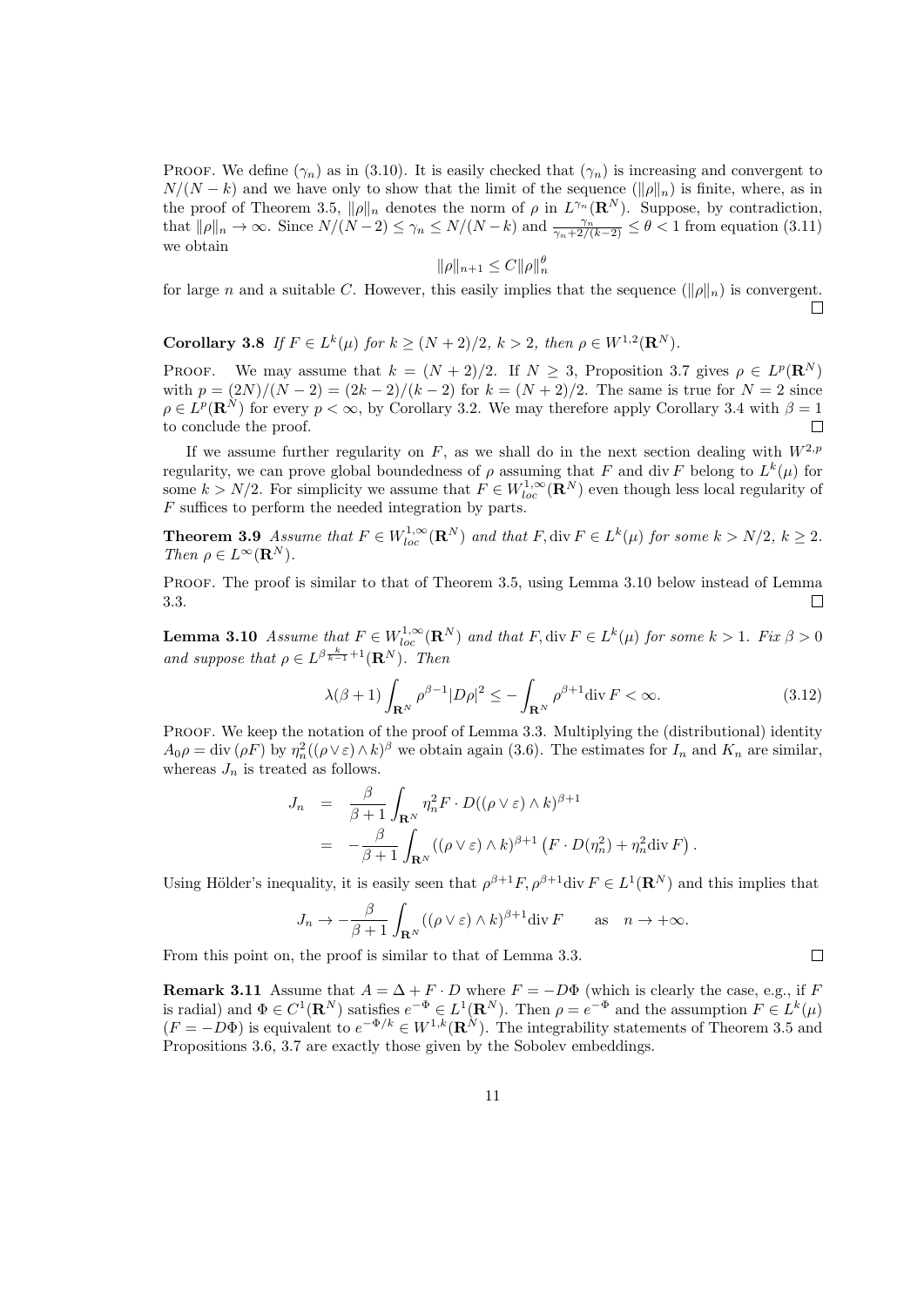#### 4 Sobolev regularity

In this section we obtain Sobolev regularity results for  $\rho$  under the additional hypothesis that  $a_{ij} \in C_b^1(\mathbf{R}^N)$ . Moreover, we can also deal with the case  $F \in L^k(\mu)$  for  $1 \leq k < 2$ , excluded in the previous section. For further reference, let us state a classical  $L^p$ -regularity result for uniformly elliptic operaors (see [1]).

**Theorem 4.1** Let  $1 < p < \infty$ ,  $a_{ij} \in C_b^1(\mathbf{R}^N)$ ,  $F \in W_{loc}^{1,\infty}(\mathbf{R}^N)$  and set

$$
A = \sum_{i,j=1}^{N} D_i(a_{ij}D_j) + \sum_{i=1}^{N} F_i D_i = A_0 + F \cdot D.
$$

(i) Let  $u \in L^p(\mathbf{R}^N)$  be such that

$$
\Big|\int_{\mathbf{R}^N} u A_0 \phi\Big| \leq C \|\phi\|_{W^{1,p'}(\mathbf{R}^N)}
$$

for every  $\phi \in C_c^{\infty}(\mathbf{R}^N)$ . Then  $u \in W^{1,p}(\mathbf{R}^N)$ .

(ii) Let  $f, u \in L_{loc}^p(\mathbf{R}^N)$  be such that

$$
\int_{{\bf R}^N}u A\phi=\int_{{\bf R}^N}f\phi
$$

for every  $\phi \in C_c^{\infty}(\mathbf{R}^N)$ . Then  $u \in W_{loc}^{2,p}(\mathbf{R}^N)$ .

Let us improve the conclusions of Theorem 3.5 and Propositions 3.6, 3.7.

**Theorem 4.2** Assume that  $a_{ij} \in C_b^1(\mathbf{R}^N)$ .

- (i) If  $F \in L^k(\mu)$  for some  $k > N$ , then  $\rho \in W^{1,p}(\mathbf{R}^N)$  for every  $1 \leq p \leq k$ .
- (ii) If  $F \in L^N(\mu)$ , then  $\rho \in W^{1,p}(\mathbf{R}^N)$  for every  $1 \leq p < N$ .
- (iii) If  $F \in L^k(\mu)$ , for  $2 \leq k < N$  then  $\rho \in W^{1,p}(\mathbf{R}^N)$  for every  $1 \leq p \leq N/(N-k+1)$ .

PROOF. (i) The invariance of  $\mu$  yields, for  $\phi \in C_c^{\infty}(\mathbf{R}^N)$ ,

$$
\int_{\mathbf{R}^N} (A_0 \phi) \rho = - \int_{\mathbf{R}^N} (F \cdot D\phi) \rho,
$$

where  $A_0$  is defined in (1.1). Since  $\rho \in L^1(\mathbf{R}^N) \cap L^\infty(\mathbf{R}^N)$  by Theorem 3.5 and  $F \in L^k(\mu)$  it follows that  $F \rho \in L^k(\mathbf{R}^N)$ . Then

$$
\left| \int_{\mathbf{R}^N} (A_0 \phi) \rho \right| \leq C ||\phi||_{W^{1,k'}(\mathbf{R}^N)}
$$

for every  $\phi \in C_c^{\infty}(\mathbf{R}^N)$  and  $\rho \in W^{1,k}(\mathbf{R}^N)$ , from Theorem 4.1(i). Since  $\rho \in W^{1,1}(\mathbf{R}^N)$ , by Corollary 3.2, the first statement follows.

(ii) The proof proceeds as in (i). In fact,  $\rho \in L^q(\mathbf{R}^N)$  for every  $q < \infty$ , see Proposition 3.6, and therefore  $F \in L^N(\mu)$  implies that  $\rho F \in L^p(\mathbf{R}^N)$  for every  $p < N$ . (iii) By Proposition 3.7 we know that  $\rho \in L^{N/(N-k)}(\mathbf{R}^N)$  and then  $\rho F \in L^p(\mathbf{R}^N)$  with  $p =$  $N/(N-k+1)$ . The same argument as in (i) yields  $\rho \in W^{1,p}(\mathbf{R}^N)$ .  $\Box$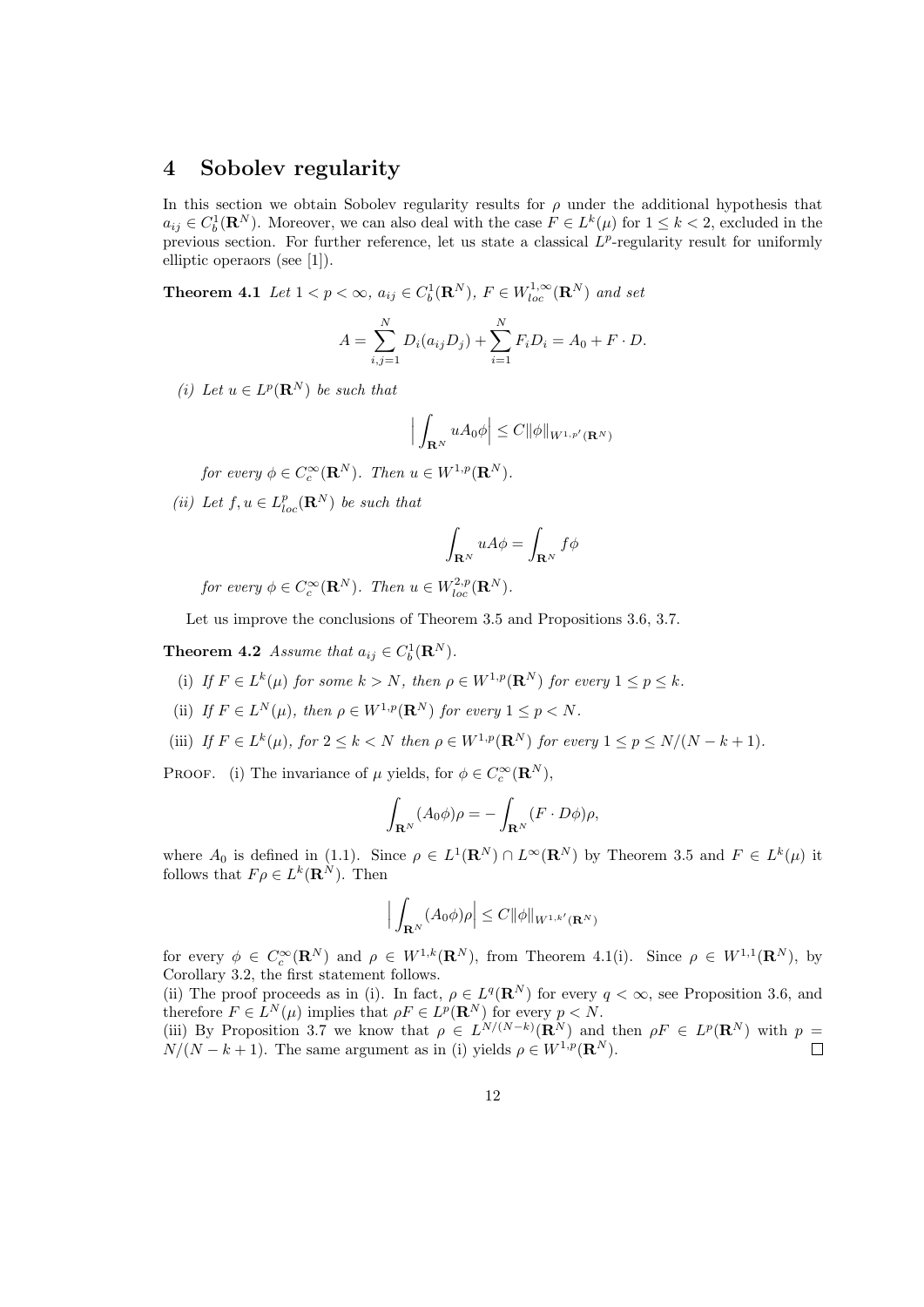Observe that we have obtained  $\rho \in W^{1,N/(N-1)}$  when  $F \in L^2(\mu)$ , whereas Theorem 3.1 yields only  $\rho \in W^{1,1}(\mathbf{R}^N)$ .

We consider now the case  $1 \leq k < 2$  where we obtain, however, less precise results. We start by showing that under very weak conditions the function  $\rho$  belongs to  $L^p(\mathbf{R}^N)$  for  $p < N/(N-1)$ . We refer the reader to [4] for local versions of the following theorem. We point out that the hypothesis  $F \in L^p_{loc}(\mu)$  is not needed in Theorem 4.3 and in Proposition 4.4.

**Theorem 4.3** If  $a_{ij} \in C_b^1(\mathbf{R}^N)$  and  $F \in L^1(\mu)$ , then  $d\mu = \rho dx$  with  $\rho \in L^p(\mathbf{R}^N)$  for every  $p < N/(N-1)$ .

PROOF. The invariance of  $\mu$  yields for  $\phi \in C_c^{\infty}(\mathbf{R}^N)$ 

$$
\int_{\mathbf{R}^N} (\phi - A_0 \phi) \, d\mu = \int_{\mathbf{R}^N} (\phi + F \cdot D\phi) \, d\mu
$$

hence, since  $F \in L^1(\mu)$ ,

$$
\left| \int_{\mathbf{R}^N} (\phi - A_0 \phi) \, d\mu \right| \le C \|\phi\|_{1,\infty}.
$$
\n(4.1)

 $\Box$ 

Fix  $1 < p < N/(N-1)$  and let  $q = p/(p-1)$  be the conjugate exponent to p. Clearly  $q > N$ . Given  $\psi \in C_c^{\infty}(\mathbf{R}^N)$ , let  $w \in W^{2,q}(\mathbf{R}^N)$  be such that  $w - A_0w = \psi$ . Then  $||w||_{2,q} \leq C_1 ||\psi||_q$ with  $C_1$  independent of  $\psi$ . Moreover, by the Sobolev embedding,  $w, Dw \in C_0(\mathbf{R}^N)$  and  $||w||_{1,\infty} \leq$  $C_2||w||_{2,q}$ .

In order to show that we can insert  $w$  in  $(4.1)$  we use an approximation procedure. Let  $\eta_n = \eta(x/n)$  where  $\eta \in C_c^{\infty}(\mathbf{R}^N)$  satisfies  $\eta(x) = 1$  for  $|x| \leq 1$  and  $\eta(x) = 0$  for  $|x| \geq 2$ . Then  $\eta_n w \to w$  in  $W^{2,q}(\mathbf{R}^N)$  and  $A_0(\eta_n w) \to A_0 w$  in  $C_0(\mathbf{R}^N)$ . Fix now n and consider  $v = \eta_n w$ . Setting  $v_{\varepsilon} = v * \xi_{\varepsilon}$ , where  $\xi$  is a standard mollifier with compact support,  $v_{\varepsilon} \in C_c^{\infty}(\mathbf{R}^N)$  and  $v_{\varepsilon} \to v$  in  $W^{2,q}(\mathbf{R}^N)$ . Moreover,

$$
A_0 v_{\varepsilon} = (A_0 v) * \xi_{\varepsilon} + \sum_{i,j=1}^N \int_{\mathbf{R}^N} (a_{ij}(x) - a_{ij}(x - y)) D_{ij} v(x - y) \xi_{\varepsilon}(y) dy
$$
  
+ 
$$
\sum_{i=1}^N \int_{\mathbf{R}^N} (b_i(x) - b_i(x - y)) D_i v(x - y) \xi_{\varepsilon}(y) dy
$$

where  $b_i = \sum_j D_j a_{ij}$ . Clearly  $(A_0 v) * \xi_{\varepsilon} \to A_0 v$  uniformly, since  $A_0 v \in C_0(\mathbf{R}^N)$ . The term containing the  $b_i$  converges to zero uniformly since the  $b_i$  are uniformly continuous and  $Dv \in$  $C_0(\mathbf{R}^N)$ . Since  $|a_{ij}(x) - a_{ij}(x - y)| \leq L|y|$ , a simple computation using Hölder's inequality (since  $q > N$ ) shows that also the remaining term goes to zero uniformly. Then  $A_0v_{\varepsilon} \to A_0v$  uniformly. Summing up, there exists a sequence  $(w_n) \subset C_c^{\infty}(\mathbb{R}^N)$  such that  $w_n \to w$  in  $W^{2,q}(\mathbb{R}^N)$  and  $A_0w_n \to A_0w$  uniformly.

Then, passing to the limit, we may insert  $\phi = w$  in (4.1) to get

$$
\left| \int_{\mathbf{R}^N} \psi d\mu \right| = \left| \int_{\mathbf{R}^N} (w - A_0 w) d\mu \right| \leq C \|w\|_{1,\infty} \leq C_3 \|\psi\|_q.
$$

Therefore  $d\mu = \rho dx$  with  $\rho \in L^p(\mathbf{R}^N)$ .

Local versions of the following proposition are contained in [5], where regularity results in fractional Sobolev spaces are also obtained for  $a_{ij} = \delta_{ij}$ .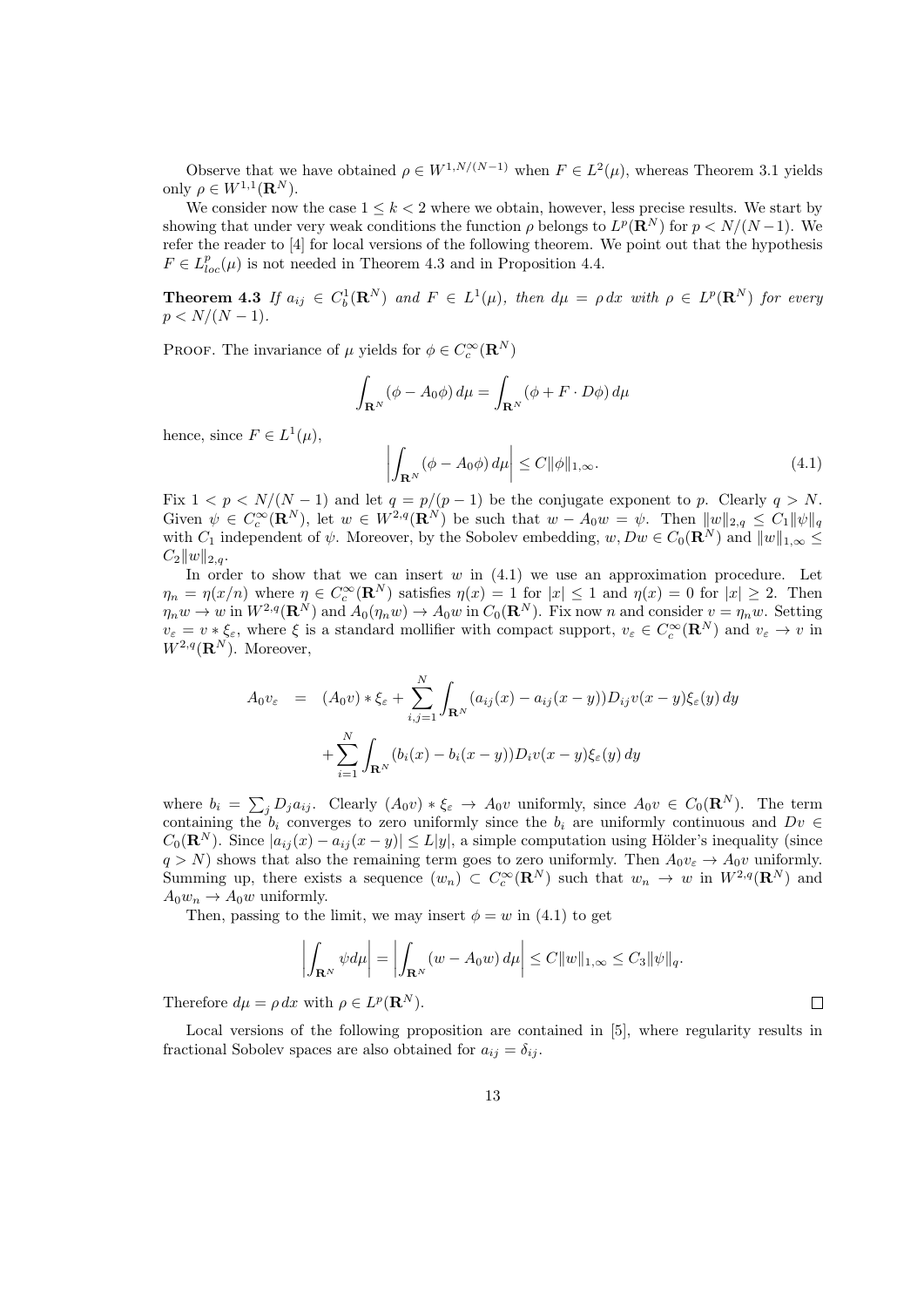**Proposition 4.4** If  $a_{ij} \in C_b^1(\mathbf{R}^N)$  and  $F \in L^k(\mu)$  for some  $1 < k < 2$ , then  $\rho \in W^{1,p}(\mathbf{R}^N)$  for every  $1 < p < N/(N - k + 1)$ .

PROOF. The invariance of  $\mu$  yields, for  $\phi \in C_c^{\infty}(\mathbf{R}^N)$ ,

$$
\int_{\mathbf{R}^N} (A_0 \phi) \rho = - \int_{\mathbf{R}^N} (F \cdot D\phi) \rho.
$$

Assume that  $\rho \in L^{q_n}(\mathbf{R}^N)$  for some  $q_n > 1$ . Writing  $\rho F = \rho^{1/k} \rho^{1-1/k} F$ , Hölder's inequality yields  $\rho F \in L^{r_n}({\bf R}^N)$  for

$$
\frac{1}{r_n} = \frac{1}{k} + \left(1 - \frac{1}{k}\right) \frac{1}{q_n},\tag{4.2}
$$

hence

$$
\left| \int_{\mathbf{R}^N} (A_0 \phi) \rho \right| \leq C ||\phi||_{1, r'_n}.
$$

Since  $1 \leq r_n \leq q_n$ , Theorem 4.1(i) yields  $\rho \in W^{1,r_n}(\mathbf{R}^N)$  hence, by the Sobolev embedding,  $\rho \in L^{q_{n+1}}(\mathbf{R}^N)$  with

$$
\frac{1}{q_{n+1}} = \frac{1}{r_n} - \frac{1}{N} = \frac{1}{k} - \frac{1}{N} + \left(1 - \frac{1}{k}\right)\frac{1}{q_n}
$$

(observe that  $r_n < 2 \le N$ ). We may start an iteration by choosing any  $1 < q_0 < N/(N-1)$ , by Theorem 4.3, and then it is easily checked that  $(q_n)$  in increasing and convergent to  $N/(N-k)$ . This proves that  $\rho \in L^q(\mathbf{R}^N)$  for every  $1 \leq q \leq N/(N-k)$  and then, by  $(4.2)$ ,  $\rho \in W^{1,p}(\mathbf{R}^N)$  for every  $1 < p < N/(N - k + 1)$ .  $\Box$ 

**Remark 4.5** Consider again, as in Remark 3.11, the operator  $A = \Delta - D\Phi \cdot D$ , so that  $F \in L^k(\mu)$ is equivalent to  $\psi = e^{-\Phi/k} \in W^{1,k}(\mathbf{R}^N)$ . Since  $\rho = \psi^k$  it is easily seen that Theorem 4.2 gives precise results. However, if  $1 \leq k \leq 2$ , the limiting cases  $p = N/(N-1)$  in Theorem 4.3 and  $p = 1$ ,  $p = (NK)/(N - k + 1)$  in Proposition 4.4 are excluded. We do not know whether for these values the same results hold.

In order to deal with  $W^{2,p}$ -regularity of  $\rho$ , we observe that Theorem 4.1(ii) yields  $\rho \in W^{2,p}_{loc}(\mathbf{R}^N)$ for every  $p < \infty$  if  $F \in W_{loc}^{1,\infty}(\mathbf{R}^N)$ .

**Lemma 4.6** Assume that  $a_{ij} \in C_b^1(\mathbf{R}^N)$ ,  $F \in W_{loc}^{1,\infty}(\mathbf{R}^N)$  and that  $F, \text{div } F \in L^k(\mu)$  for some  $k > N/2, k \geq 2$ . If  $D\rho \in L^q(\mathbf{R}^N)$  for some  $1 < q < \infty$ , then  $\rho \in W^{2,r}(\mathbf{R}^N)$  for every  $1 < r \leq p$ , where

$$
\frac{1}{p} = \left(1 - \frac{2}{k}\right)\frac{1}{q} + \frac{2}{k}.\tag{4.3}
$$

PROOF. Since  $\rho \in W^{2,r}_{loc}(\mathbf{R}^N)$  for every  $r < \infty$ , it satisfies the equation  $A_0 \rho = F \cdot D \rho + \rho \, \text{div } F$ . Moreover, since  $\rho \in L^{\infty}(\mathbf{R}^N)$  by Theorem 3.9, it follows that  $\rho \, \text{div} \, F \in L^p(\mathbf{R}^N)$  for every  $p \leq k$ . Let us deal with the term  $F \cdot D\rho$ . By Hölder's inequality we have

$$
\int_{\mathbf{R}^N} |F|^p |D\rho|^p = \int_{\mathbf{R}^N} |F|^p |D\rho|^{p-\frac{2}{r}} |D\rho|^{2/r} \rho^{-1/r} \rho^{1/r} \n\le \left( \int_{\mathbf{R}^N} \frac{|D\rho|^2}{\rho} \right)^{1/r} \left( \int_{\mathbf{R}^N} |F|^{pr} \rho \right)^{1/r} \left( \int_{\mathbf{R}^N} |D\rho|^{(p-\frac{2}{r})s} \right)^{1/s}
$$
\n(4.4)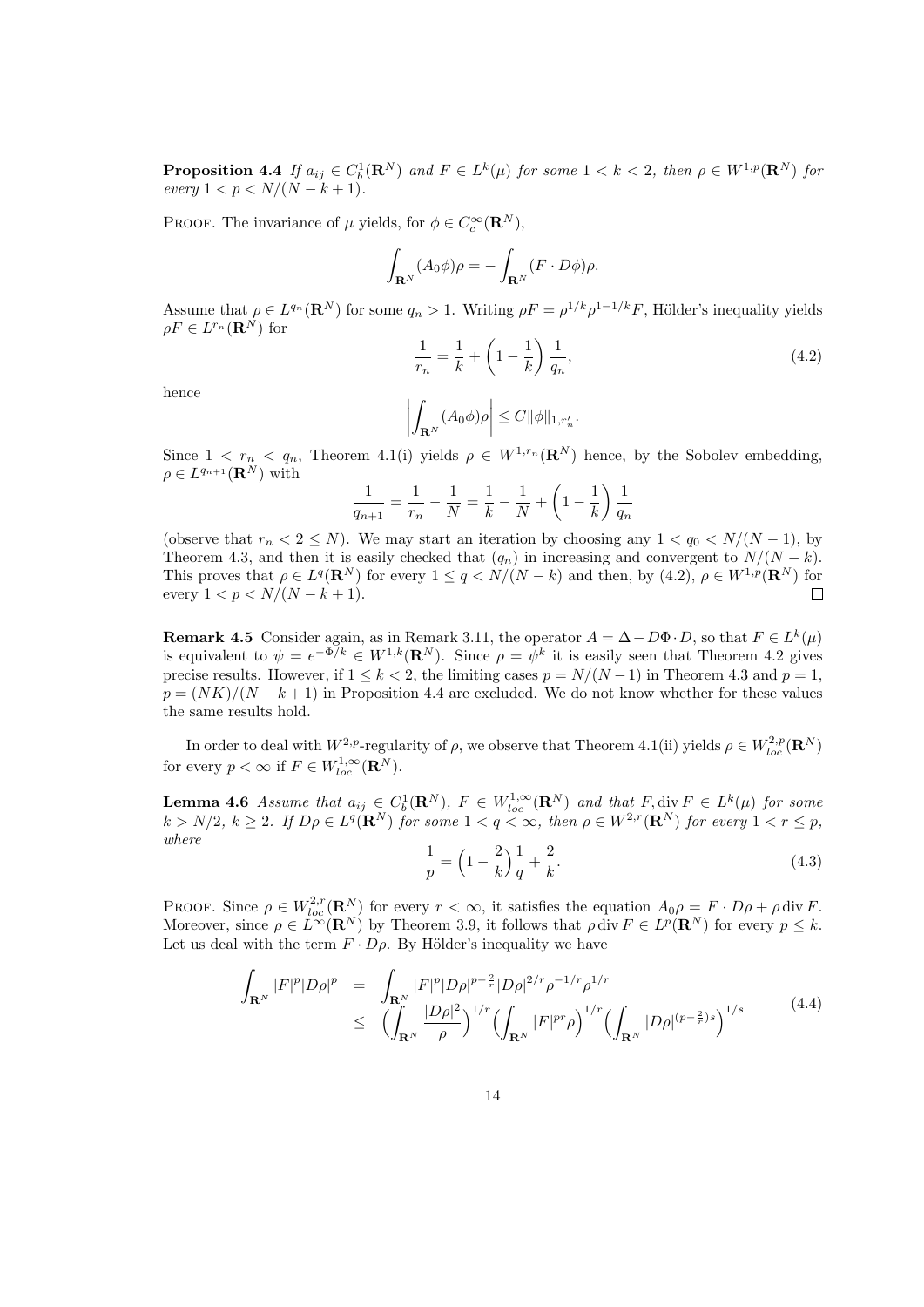whenever  $r, s > 0$  and  $2/r + 1/s = 1$ . From (3.1) it follows that the right hand side of (4.4) is finite if  $pr = k$  and  $(p - 2/r)s = q$ . These conditions easily yield (4.3). Since  $A_0 \rho \in L^p(\mathbf{R}^N)$ , the Calderón-Zygmund estimates imply that  $\rho \in W^{2,p}(\mathbf{R}^N)$ . This proves the statement with  $r = p$ . If  $1 < r < p$ , then  $r^{-1} = (1-2/k)q_1^{-1} + 2/k$  for some  $1 < q_1 < q$  and  $D\rho$  belongs to  $L^1(\mathbf{R}^N) \cap L^q(\mathbf{R}^N)$ , hence to  $L^{q_1}(\mathbf{R}^N)$ . By the first part of the proof,  $\rho \in W^{2,r}(\mathbf{R}^N)$ .  $\Box$ 

**Proposition 4.7** Assume that  $a_{ij} \in C_b^1(\mathbf{R}^N)$ ,  $F \in W_{loc}^{1,\infty}(\mathbf{R}^N)$  and  $F$ , div  $F \in L^k(\mu)$ ,  $k \geq 2$ .

- (i) If  $k > N$ , then  $\rho \in W^{2,r}(\mathbf{R}^N)$  for every  $1 < r \leq \frac{k^2}{3k-1}$  $\frac{k^2}{3k-2}$ .
- (ii) If  $k = N$  then  $\rho \in W^{2,r}(\mathbf{R}^N)$  for every  $1 < r < \frac{N^2}{3N-2}$ .
- (iii) If  $N/2 < k < N$ , then  $\rho \in W^{2,r}(\mathbf{R}^N)$  for every  $1 < r \leq \frac{kN}{kN-k^2+3k-2}$ .

PROOF. Theorem 4.2 allows us to put  $q = k$ ,  $q < N$  arbitrary, and  $q = N/(N - k + 1)$ , respectively, in Lemma 4.6, and all the statements follow.

The above proposition yields, roughly speaking,  $\rho \in W^{2,k/3}$  whenever F and div F belong to  $L^k(\mu)$  for some  $k > N$ . If  $k \geq 2N$  we can improve  $k/3$  to  $k/2$  iterating the procedure of Lemma 4.6.

**Theorem 4.8** Assume that  $F \in W_{loc}^{1,\infty}(\mathbf{R}^N)$  and that  $F$ , div  $F \in L^k(\mu)$  for some  $k \geq 2N$ . Then  $\rho \in W^{2,p}(\mathbf{R}^N)$  for every  $1 < p < k/2$ . Moreover, if  $k > 2N$ , then  $\rho \in W^{2,\frac{k}{2}}(\mathbf{R}^N)$ .

PROOF. First we show that  $D\rho \in L^q(\mathbf{R}^N)$  for every  $q < \infty$  if  $k \geq 2N$  and that  $D\rho \in L^{\infty}(\mathbf{R}^N)$  if  $k > 2N$ . Using Lemma 4.6 and setting for every  $n \in \mathbb{N}$ 

$$
\frac{1}{p_{n+1}} = \left(1 - \frac{2}{k}\right)\frac{1}{q_n} + \frac{2}{k} \quad \text{and} \quad \frac{1}{q_{n+1}} = \frac{1}{p_{n+1}} - \frac{1}{N},
$$

we deduce that if  $D\rho \in L^{q_n}(\mathbf{R}^N)$ , then  $\rho \in W^{2,p_{n+1}}(\mathbf{R}^N)$ . We may take  $q_0 = k$ , by Theorem 4.2. If  $p_n \geq N$  for some n, then  $D\rho \in L^q(\mathbf{R}^N)$  for every  $q < \infty$ . Assume now that  $p_n < N$ for every  $n \in \mathbb{N}$ . Then, by the Sobolev embedding,  $D\rho \in L^{q_{n+1}}(\mathbb{R}^N)$ . Since  $k \geq 2N$  it is easily seen that the sequence  $(q_n)$  is increasing, hence it is convergent to some  $\ell \geq 0$  such that  $\ell^{-1} = (1 - 2/k)\ell^{-1} + 2/k - 1/N$ , whence  $\ell = \infty$  and thus  $D\rho \in L^q(\mathbf{R}^N)$ , for every  $q < \infty$ , again.

In the case  $k > 2N$ , arguing as above, the assumption  $p_n \leq N$  for every n leads to  $\ell < 0$ , which is impossible. Hence  $p_n > N$  for some n and  $D\rho \in L^{\infty}(\mathbb{R}^N)$ .

To show that  $\rho \in W^{2,p}(\mathbf{R}^N)$  for  $1 < p < k/2$  we use the identity  $A_0 \rho = F \cdot D \rho + \rho \, \text{div } F$  and observe that  $\rho \, \text{div} \, F \in L^p(\mathbf{R}^N)$ . Moreover

$$
\int_{\mathbf{R}^N} |F|^p |D\rho|^p = \int_{\mathbf{R}^N} |F|^p |D\rho|^{p(1-2/k)} |D\rho|^{2p/k} \rho^{-p/k} \rho^{p/k}
$$
\n
$$
\leq \left( \int_{\mathbf{R}^N} |D\rho|^{tp(1-2/k)} \right)^{1/t} \left( \int_{\mathbf{R}^N} \frac{|D\rho|^2}{\rho} \right)^{p/k} \left( \int_{\mathbf{R}^N} |F|^k \rho \right)^{p/k} < \infty,
$$

where  $2p/k + 1/t = 1$ . This shows that  $A_0 \rho \in L^p(\mathbf{R}^N)$ , hence  $\rho \in W^{2,p}(\mathbf{R}^N)$ . If  $k > 2N$  then  $D\rho \in L^{\infty}(\mathbf{R}^N)$  and thus

$$
\int_{\mathbf{R}^N} |F|^{k/2} |D\rho|^{k/2} = \int_{\mathbf{R}^N} |F|^{k/2} |D\rho|^{k/2-1} |D\rho|\rho^{-1/2} \rho^{1/2}
$$
\n
$$
\leq ||D\rho||_{\infty}^{k/2-1} \left( \int_{\mathbf{R}^N} \frac{|D\rho|^2}{\rho} \right)^{1/2} \left( \int_{\mathbf{R}^N} |F|^k \rho \right)^{1/2} < \infty
$$

 $\Box$ 

so that  $A_0 \rho \in L^{k/2}(\mathbf{R}^N)$  and  $\rho \in W^{2, \frac{k}{2}}(\mathbf{R}^N)$ .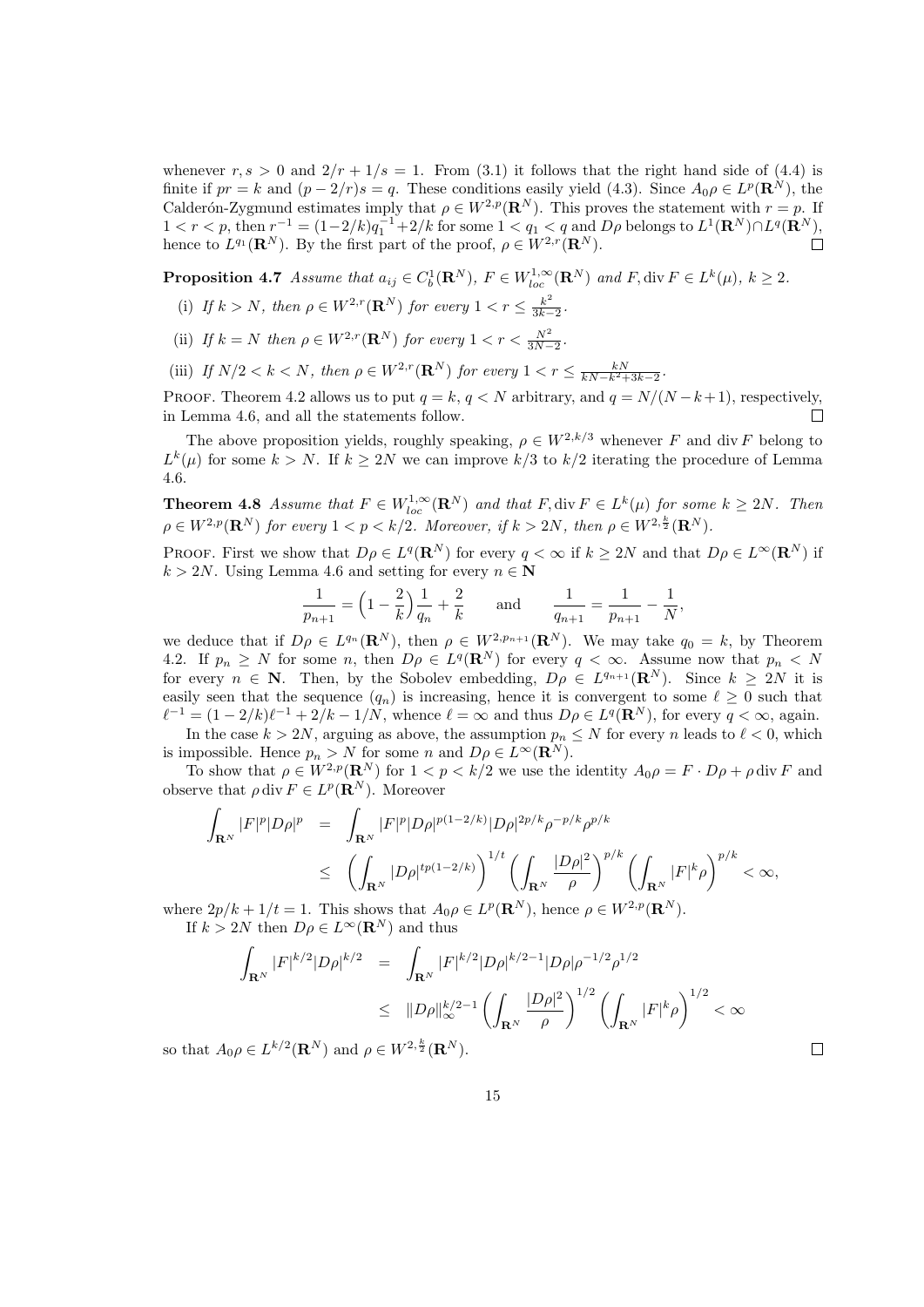## 5 A Harnack inequality

In this section we prove pointwise bounds for  $\log \rho$  and  $D\rho/\rho$  in terms of F and its derivatives up to the second order. In particular we obtain a quantitative Harnack inequality for  $\rho$ . We use these bounds to find conditions under which  $|D \log \rho|$  belongs to  $L^p(\mu)$  for  $1 \leq p < \infty$ .

The following lemma is the main step to the results of this section. Its proof is based on the Bernstein method which requires more regularity on the coefficients in order to differentiate the equation solved by  $\rho$ . We refer the reader to [10, Section 7.1.4.b] where similar computations are performed in the parabolic case.

**Lemma 5.1** Assume that  $v \in C^3(\mathbf{R}^N)$  solves the equation

$$
Bv + a(Dv, Dv) - H \cdot Dv = G \tag{5.1}
$$

where  $B = \sum_{i,j} a_{ij} D_{ij}$  and  $a_{ij} \in C_b^2(\mathbf{R}^N)$ ,  $H_i \in C^2(\mathbf{R}^N)$ ,  $G \in C^1(\mathbf{R}^N)$  and set

$$
\Phi(x) = 1 + |H(x)| + |DH(x)| + |D^2H(x)| + |G(x)| + |DG(x)|
$$
  

$$
\Psi(x) = \sup_{|y-x| \le 1} \Phi(y).
$$

Then  $|Dv| \leq C\Psi$ , where C depends only on the ellipticity constant  $\lambda$  and  $||a_{ij}||_{C_b^2(\mathbf{R}^N)}$ .

PROOF. Let  $w = a(Dv, Dv) - H \cdot Dv = G - Bv$ . Then

$$
D_h w = 2 \sum_{i,j} a_{ij} D_{ih} v D_j v + \sum_{i,j} D_h a_{ij} D_i v D_j v - \sum_j H_j D_{hj} v - \sum_j D_h H_j D_j v
$$
  
= 
$$
D_h G - \sum_{i,j} a_{ij} D_{hij} v - \sum_{i,j} D_h a_{ij} D_{ij} v
$$

and

$$
Bw = 2 \sum_{i,j,h,k} a_{hk} a_{ij} D_{ih} v D_{jk} v + \sum_{j} \left( 2 \sum_{i} a_{ij} D_{i} v - H_{j} \right) \sum_{h,k} a_{hk} D_{hkj} v + 4 \sum_{i,j,h,k} a_{hk} D_{h} a_{ij} D_{ik} v D_{j} v + \sum_{i,j,h,k} a_{hk} D_{hk} a_{ij} D_{i} v D_{j} v - 2 \sum_{j,h,k} a_{hk} D_{k} H_{j} D_{hj} v - \sum_{j,h,k} a_{hk} D_{hk} H_{j} D_{j} v.
$$

Using the identity

$$
\sum_{h,k} a_{hk} D_{jhk} v = D_j G - D_j w - \sum_{h,k} D_j a_{hk} D_{hk} v,
$$

the ellipticity of the matrix  $(a_{ij})$  and setting  $b_j = 2\sum_i a_{ij}D_i v - H_j$ ,  $b = (b_1, \ldots, b_N)$ , we obtain

$$
-w + Bw + b \cdot Dw \ge -a(Dv, Dv) + H \cdot Dv + 2\lambda^2 |D^2v|^2 + b \cdot DG - \sum_{j,h,k} b_j D_j a_{hk} D_{hk}v
$$
  
+4 
$$
\sum_{i,j,h,k} a_{hk} D_h a_{ij} D_{ik} v D_j v + \sum_{i,j,h,k} a_{hk} D_{hk} a_{ij} D_i v D_j v
$$
  
-2 
$$
\sum_{j,h,k} a_{hk} D_k H_j D_{hj} v - \sum_{j,h,k} a_{hk} D_{hk} H_j D_j v.
$$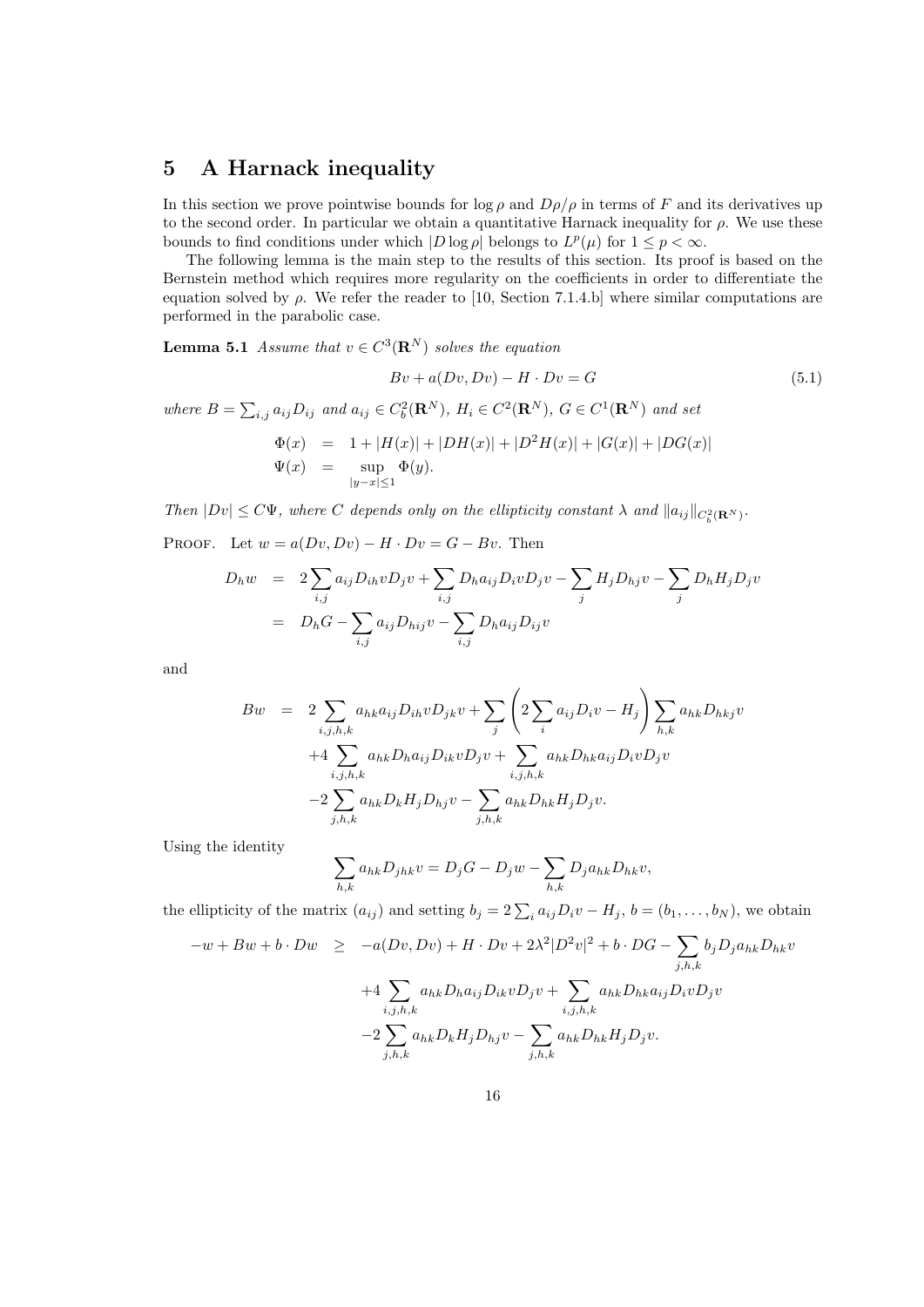We fix  $x_0 \in \mathbf{R}^N$  and  $\eta \in C_c^{\infty}(\mathbf{R}^N)$  such that  $\eta = 1$  in  $B(x_0, 1/2)$ ,  $\eta = 0$  outside  $B(x_0, 1)$ ,  $0 \le \eta \le 1$ and  $|D\eta|, |D^2\eta| \leq L$ , with L independent of  $x_0$ . For  $z = \eta^4 w$  we obtain

$$
-z+Bz+b\cdot Dz = \eta^4(-w+Bw+b\cdot Dw)+8\eta^3a(D\eta, Dw)+4\eta^3wB\eta+12\eta^2wa(D\eta, D\eta)+4\eta^3wb\cdot D\eta.
$$

Next observe that, denoting by M a generic constant which depends only upon  $||a_{ij}||_{C_b^2(\mathbf{R}^N)}$  but may change from line to line, the following estimates hold:

- (i)  $|Dv| \leq M(|D^2v|^{1/2} + |H| + |G|^{1/2})$
- (ii)  $|w| \le M(|D^2v| + |G|)$
- (iii)  $|b| \leq M(|Dv| + |H|) \leq M(|D^2v|^{1/2} + |H| + |G|^{1/2})$
- (iv)  $|Dw| \leq M(|Dv||D^2v| + |Dv|^2 + |H||D^2v| + |DH||Dv|)$

Using repeatedly these estimates it follows that for every  $\varepsilon > 0$ 

$$
-w + Bw + b \cdot Dw \ge -M|Dv|^2 - \frac{|H|^2}{2} - \frac{|Dv|^2}{2} + 2\lambda^2 |D^2v|^2 - \frac{|b|^2}{2}
$$
  

$$
-\frac{|DG|^2}{2} - \frac{M}{\varepsilon} |b|^2 - M\varepsilon |D^2v|^2 - \frac{M}{\varepsilon} |Dv|^2 - M\varepsilon |D^2v|^2
$$
  

$$
-M|Dv|^2 - \frac{M}{\varepsilon} |DH|^2 - M\varepsilon |D^2v|^2 - \frac{M}{2} |D^2H|^2 - M\frac{|Dv|^2}{2}
$$
  

$$
\ge (2\lambda^2 - 3M\varepsilon)|D^2v|^2 - \frac{M}{\varepsilon} (|D^2v| + |D^2v|^{1/2} + \Phi^2).
$$

Moreover,

$$
\eta^{3}|D\eta||Dw| \leq M\eta^{3}(|Dv||D^{2}v| + |Dv|^{2} + |H||D^{2}v| + |DH||Dv|)
$$
  
\n
$$
\leq M\eta^{3} (|D^{2}v|(|D^{2}v|^{1/2} + |H| + |G|^{1/2}) + (|D^{2}v|^{1/2} + |H| + |G|^{1/2})^{2}
$$
  
\n
$$
+|H||D^{2}v| + |DH|(|D^{2}v|^{1/2} + |H| + |G|^{1/2})
$$
  
\n
$$
\leq M \left(\eta^{3}|D^{2}v|^{3/2} + \eta^{2}|D^{2}v| + \varepsilon\eta^{4}|D^{2}v|^{2} + \frac{1}{\varepsilon}\Phi^{2}\right)
$$

and also

$$
\eta^{3}|w||B\eta| + 4\eta^{2}|w|a(D\eta, D\eta) \le M(\eta^{2}|D^{2}v| + \Phi)
$$

and

$$
\eta^{3}|w||b||D\eta| \leq M\eta^{3}(|D^{2}v|+|G|)(|D^{2}v|^{1/2}+|H|+|G|^{1/2})
$$
  
\n
$$
\leq M\eta^{3}(|D^{2}v|^{3/2}+\Phi|D^{2}v|+\Phi|D^{2}v|^{1/2}+\Phi^{2})
$$
  
\n
$$
\leq M\left(\eta^{3}|D^{2}v|^{3/2}+\eta^{2}|D^{2}v|+\varepsilon\eta^{4}|D^{2}v|^{2}+\frac{1}{\varepsilon}\Phi^{2}\right).
$$

Fixing a sufficiently small  $\varepsilon$  we get for  $x \in B(x_0, 1)$ 

$$
-z + Bz + b \cdot Dz \geq \lambda^2 \eta^4 |D^2 v|^2 - c_1 (\eta^3 |D^2 v|^{3/2} + \eta^2 |D^2 v|) - c_2 \Phi^2
$$
  
 
$$
\geq -K - c_2 \Psi^2(x_0)
$$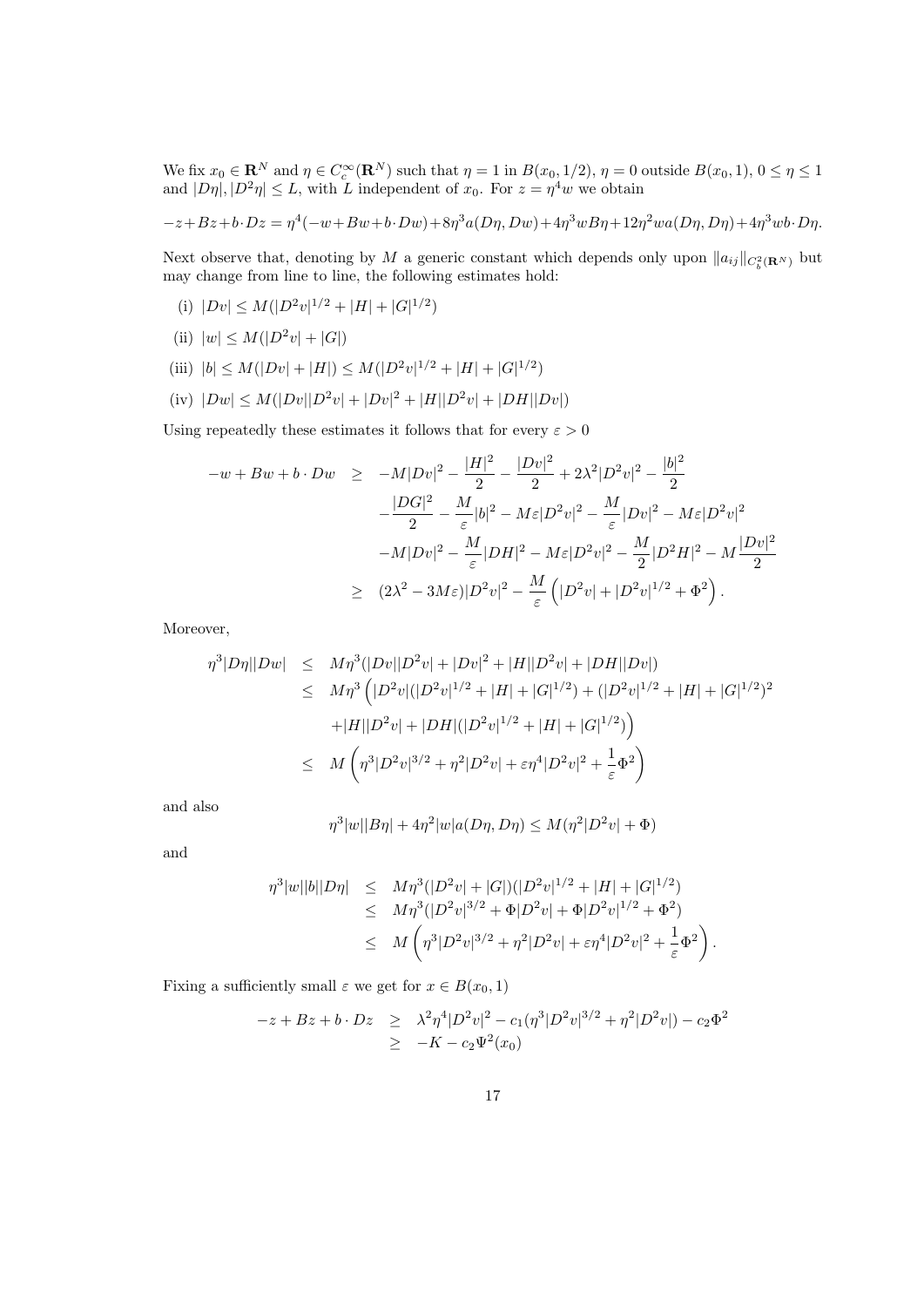where  $c_1, c_2$  depend only upon  $||a_{ij}||_{C_b^2(\mathbf{R}^n)}$ ,  $\lambda$  and  $-K$  is the minimum of the function  $\lambda t^2$  –  $c_1t^{3/2} - c_1t$  over  $[0, \infty[$ . Since  $z = 0$  at the boundary of  $B(x_0, 1)$ , the maximum principle yields  $w(x_0) = z(x_0) \le K + c_2 \Psi^2(x_0) \le c_3 \Psi^2(x_0)$ . Then

$$
\lambda |Dv(x_0)|^2 \le a(Dv(x_0), Dv(x_0)) = w(x_0) + H(x_0) \cdot Dv(x_0) \le c_4 \Psi^2(x_0) + \frac{\lambda}{2} |Dv(x_0)|^2
$$

and the proof is complete.

We can now estimate  $D \log \rho$  in terms of F. Observe that we need the assumption  $a_{ij} \in C_b^3(\mathbf{R}^N)$ only since the operator A is written in divergence form.

**Theorem 5.2** Assume that  $a_{ij} \in C_b^3(\mathbf{R}^N)$  and that  $F \in C^2(\mathbf{R}^N)$  and set

$$
\Gamma(x) = \sup_{\{|y-x| \le 1\}} (1 + |F(y)| + |DF(y)| + |D^2 F(y)|).
$$
\n(5.2)

Then there exists C depending only on  $\lambda$  and  $||a_{ij}||_{C_b^3({\bf R}^N)}$  such that

$$
\left|\frac{D\rho}{\rho}\right| \leq C\Gamma.
$$

PROOF. By local elliptic regularity,  $\rho \in C^3(\mathbf{R}^N)$ . Set  $v = \log \rho$ . It is immediately checked that  $v \in C^3(\mathbf{R}^N)$  satisfies the equation

$$
\sum_{i,j} a_{ij} D_{ij} v + a(Dv, Dv) - H \cdot v = \text{div } \mathbf{F}
$$

with  $H_j = F_j - \sum_i D_i a_{ij}$ . The statement then follows from Lemma 5.1.

The estimate of the logarithmic derivative of  $\rho$  in terms of F leads immediately to a quantitative Harnack inequality. We state it in the next proposition in the simple case where  $F$  and its derivatives up to the second order have polynomial growth.

**Proposition 5.3** Assume that  $a_{ij} \in C_b^3(\mathbf{R}^N)$  and that  $F \in C^2(\mathbf{R}^N)$  satisfies  $|F(x)| + |DF(x)| + |F(x)|$  $|D^2F(x)| \leq C_1(1+|x|^{\beta-1})$  for some  $\beta > 1$ . Then

$$
\frac{\rho(y)}{\rho(x)} \le \exp \left\{ K|x-y| \left( 1 + (|x|+|y|)^{\beta-1} \right) \right\},\,
$$

where K depends only on  $C_1$ ,  $\lambda$  and  $||a_{ij}||_{C_b^3({\bf R}^N)}$ .

PROOF. Setting  $v = \log \rho$ , we have from Theorem 5.2

$$
|Dv(x)| \le C\Gamma(x) \le C_2(1+|x|^{\beta-1}).
$$

This yields  $|v(y) - v(x)| \leq C_3|x - y| (1 + (|x| + |y|)^{\beta - 1})$  and the proof is complete.

 $\Box$ 

 $\Box$ 

 $\Box$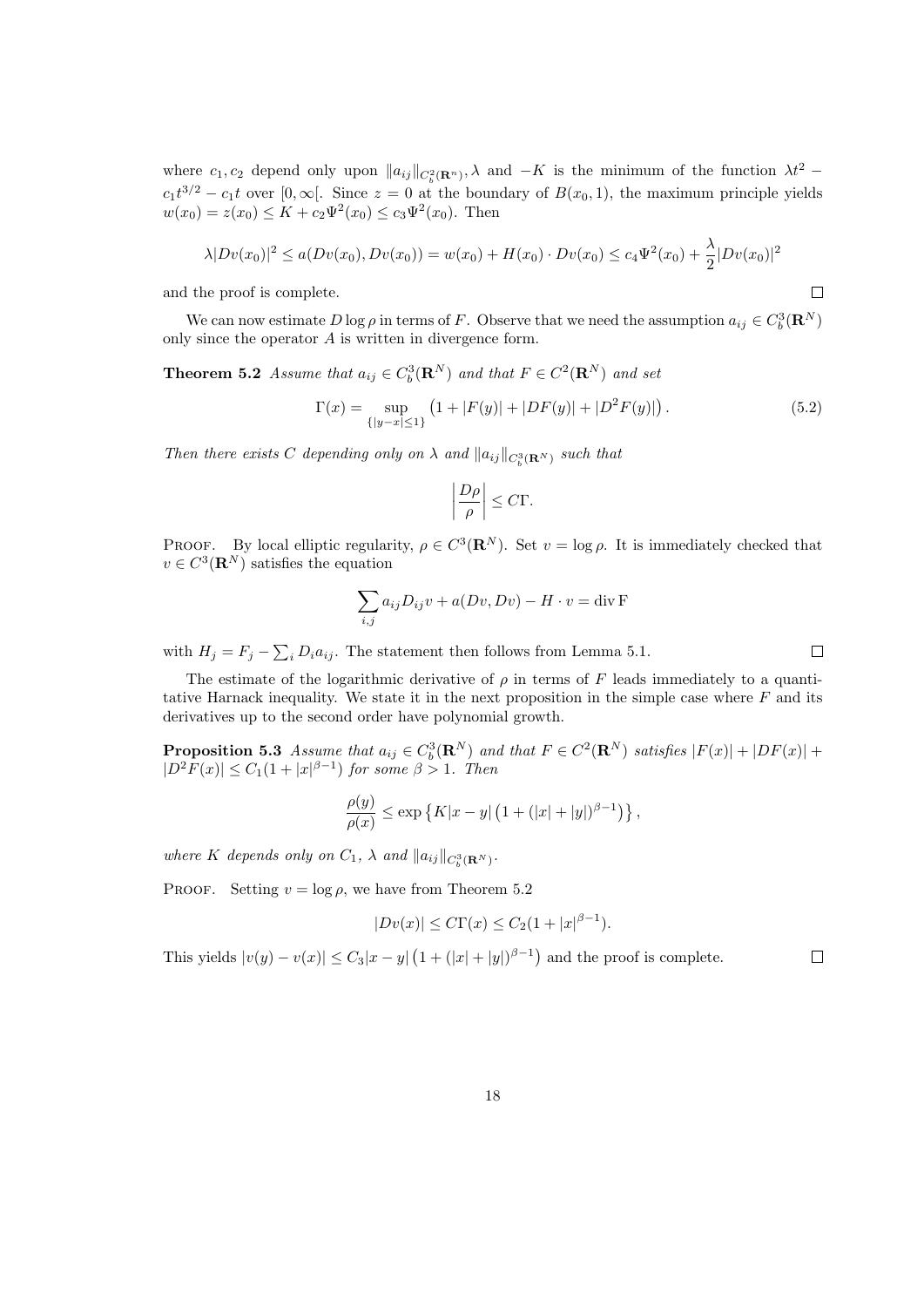#### 6 Pointwise bounds and weighted Sobolev regularity of  $\log \rho$

In this section we prove (pointwise) upper and lower bounds on the density  $\rho$ . As regards the upper bound, we assume that  $V(x) = \exp{\{\delta |x|^{\beta}\}}$  is integrable with respect to  $\mu$  for some  $\delta, \beta > 0$ and we recall that explicit estimates of  $\delta$ ,  $\beta$  follow from Proposition 2.4 or Corollary 2.5 under assumptions (2.1), (2.2), respectively. We keep the condition  $a_{ij} \in C_b^1(\mathbf{R}^N)$  but need the extra assumption that  $F$  does not grow more than some exponential, at infinity, in order to integrate  $|F|^k$  with respect to  $\mu$  for every k. Under these assumptions we show that  $\rho$  decays exponentially. For the lower bound we need more regularity on  $a_{ij}$  and F in order to apply the results of Section 5 and we confine ourselves to the case where  $F$  and its derivatives up to the second order have a polynomial growth. Finally, we combine the upper bound on  $\rho$  with the Harnack inequality to derive sufficient conditions ensuring that  $\log \rho \in W^{2,p}(\mu)$ .

**Theorem 6.1** Assume that  $a_{ij} \in C_b^1(\mathbf{R}^N)$  and that  $V(x) = \exp\{\delta|x|^\beta\}$  is integrable with respect to  $\mu$  for some  $\beta, \delta > 0$ . Assume moreover that  $|F(x)| \leq C \exp\{|x|^\gamma\}$  for some  $C > 0$  and  $\gamma < \beta$ . Then there exist  $c_1, c_2 > 0$  such that  $\rho(x) \leq c_1 \exp\{-c_2 |x|^{\beta}\}.$ 

PROOF. Since  $|F(x)| \leq C \exp\{|x|^\gamma\}$  for some  $C > 0$  and  $\gamma < \beta$ , then  $F \in L^k(\mu)$  for every  $k < \infty$ . The invariance of  $\mu$  yields

$$
\int_{\mathbf{R}^N} (A_0 \phi) \rho = - \int_{\mathbf{R}^N} (F \cdot D\phi) \rho
$$

for every  $\phi \in C_c^{\infty}(\mathbf{R}^N)$ . Taking  $\phi = w\psi$  with  $\psi \in C_c^{\infty}(\mathbf{R}^N)$ ,  $0 \lt w \in C^{\infty}(\mathbf{R}^N)$ ,  $w(x) =$  $\exp\{c_2|x|^{\beta}\}\$ for  $|x|\geq 1$ , we obtain

$$
\int_{\mathbf{R}^N} (A_0 \psi) \rho w = -\int_{\mathbf{R}^N} \left( \psi A_0 w + 2 \sum_{i,j=1}^N a_{ij} D_i \psi D_j w + w F \cdot D \psi + \psi F \cdot Dw \right) \rho.
$$
 (6.1)

Let us fix  $q > p > N$  and choose  $c_2 < \delta/q$ . It is easily seen that  $w, Dw, A_0w$  belong to  $L^q(\mu)$ . Moreover, since  $1/p = 1/q+1/k$  for some  $k > 1$  and  $F \in L^k(\mu)$ , it follows that  $wF, |Dw||F| \in L^p(\mu)$ . Since  $\rho \in L^{\infty}$ , by Theorem 3.5, we deduce that all the functions  $\rho Dw, \rho A_0w, \rho wF$  belong to  $L^p(\mathbf{R}^N)$ . Then (6.1) yields

$$
\Big|\int_{\mathbf{R}^N}(A_0\psi)\rho w\Big|\leq L\|\psi\|_{W^{1,p'}(\mathbf{R}^N)}
$$

for a suitable L independent of  $\psi$ . Since also  $\rho w \in L^p(\mathbf{R}^N)$  from Theorem 4.1(i) we infer that  $\rho w$ belongs to  $W^{1,p}(\mathbf{R}^N)$ , hence to  $L^{\infty}(\mathbf{R}^N)$ , since  $p > N$ , and the proof is concluded.  $\Box$ 

The following result is analogous, but relies upon Theorem 4.8 rather than Theorem 3.5.

**Theorem 6.2** Assume that  $a_{ij} \in C_b^1(\mathbf{R}^N)$  and that  $V(x) = \exp\{\delta|x|^\beta\}$  is integrable with respect to  $\mu$  for some  $\beta, \delta > 0$ . Assume moreover that  $F \in W_{loc}^{1,\infty}(\mathbf{R}^N)$  and that  $|F(x)| \leq C \exp\{|x|^{\gamma}\},$  $|\text{div } F(x)| \leq C \exp\{|x|^{\gamma}\}\$  for some  $C > 0$  and  $\gamma < \beta$ . Then there exist  $c_1, c_2 > 0$  such that  $|D\rho(x)| \leq c_1 \exp\{-c_2|x|^\beta\}.$ 

PROOF. We modify the proof of Theorem 6.1, keeping the notation introduced there. From Theorem 4.8 we obtain that  $\rho \in W^{2,p}(\mathbf{R}^N)$  for every  $p < \infty$ . Since  $A_0 \rho = F \cdot D \rho + \rho \, \text{div } F$  we have

$$
A_0(\rho w) = w\rho \operatorname{div} F + wF \cdot D\rho + \rho(A_0 w) + 2 \sum_{i,j=1}^N a_{ij} D_i w D_j \rho.
$$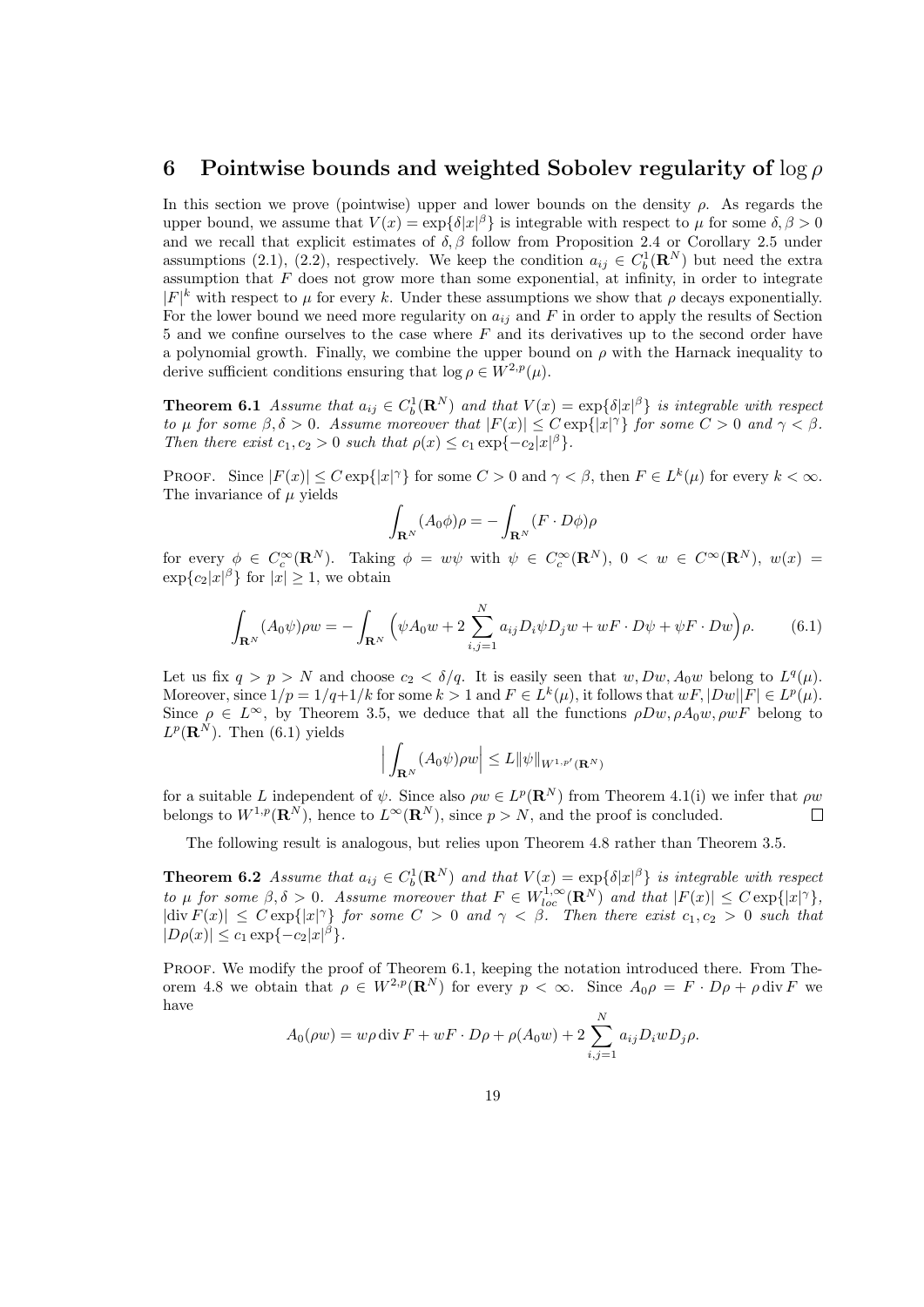As in the proof of Theorem 6.1 one sees that  $w\rho(\text{div } F)$ ,  $\rho(A_0w) \in L^p(\mathbf{R}^N)$ , where  $p > N$  is fixed. To treat the terms containing  $D\rho$  we proceed as in Theorem 4.8

$$
\int_{\mathbf{R}^N} w^p |F|^p |D\rho|^p = \int_{\mathbf{R}^N} w^p |F|^p |D\rho|^{p-1} |D\rho| \rho^{-1/2} \rho^{1/2}
$$
\n
$$
\leq ||D\rho||_{\infty}^{p-1} \left( \int_{\mathbf{R}^N} \frac{|D\rho|^2}{\rho} \right)^{1/2} \left( \int_{\mathbf{R}^N} w^{2p} |F|^{2p} \rho \right)^{1/2}.
$$

If  $c_2$  is small enough, this last integral is finite. Similarly, one estimates the term  $|Dw||D\rho|$ . Then  $A_0(\rho w) \in L^p(\mathbf{R}^N)$ , hence  $w\rho \in W^{2,p}(\mathbf{R}^N)$  and then  $D(w\rho) \in L^{\infty}(\mathbf{R}^N)$ . Since we know that  $\rho Dw$ is bounded, by Theorem 6.1, perhaps taking a smaller  $c_2$ , the proof is complete.  $\Box$ 

We obtain lower bounds on  $\rho$  using the Harnack inequality from Section 5.

**Theorem 6.3** Assume that  $a_{ij} \in C_b^3(\mathbf{R}^N)$  and that  $F \in C^2(\mathbf{R}^N)$  satisfies  $|F(x)| + |DF(x)| +$  $|D^2F(x)| \leq C_1(1+|x|^{\beta-1})$  for some  $\beta > 1$ . Then

$$
\rho(x) \ge \exp\{-c_3(1+|x|^\beta)\},\
$$

where  $c_3$  depends only on  $C_1$ ,  $\lambda$  and  $||a_{ij}||_{C_b^3({\bf R}^N)}$ .

PROOF. Let  $v = \log \rho$ . As in the proof of Corollary 5.3 we obtain

$$
|Dv(x)| \le C\Gamma(x) \le C_2(1+|x|^{\beta-1})
$$

for  $v = \log \rho$ . Therefore  $|v(x)| \leq c_3(1+|x|^{\beta})$  and the statement follows.

Let us combine the upper and the lower bound to select a class of operators for which the exact decay of  $\rho$  can be established.

**Corollary 6.4** Assume that  $a_{ij} \in C_b^3(\mathbf{R}^N)$  and that  $F \in C^2(\mathbf{R}^N)$  satisfies  $|F(x)| + |DF(x)| + |F(x)|$  $|D^2F(x)| \leq C_1(1+|x|^{\beta-1})$  for some  $\beta > 1$ . Assume moreover that (2.2) holds, i.e.,

$$
\limsup_{|x| \to \infty} |x|^{1-\beta} F(x) \cdot \frac{x}{|x|} = -c,
$$

 $0 < c < \infty$ . Then

$$
\exp\{-c_3(1+|x|^{\beta})\} \le \rho(x) \le c_1 \exp\{-c_2(1+|x|^{\beta})\}
$$

for suitable  $c_1, c_2, c_3 > 0$ .

PROOF. It is sufficient to use Corollary 2.5 and Theorems 6.1, 6.3.

The above corollary e.g. applies to  $A = \Delta + F \cdot D$  where  $F(x) = -|x|^{\beta-2}x + G(x)$  for  $\beta > 1$ and  $|x| \geq 1$  and  $|G| + |DG| + |D^2G| \leq c(1+|x|^{\beta-1})$ . Observe that, if  $G = 0$ , then  $\rho$  is given by  $\rho(x) = C \exp\{-|x|^{\beta}/\beta\}.$ 

We end this section proving weighted Sobolev regularity results for  $\log \rho$ . We set

$$
W^{k,p}(\mu) = \{ u \in W^{k,p}_{loc}(\mathbf{R}^N) : D^{\alpha}u \in L^p(\mu) \text{ for } |\alpha| \le k \}
$$

and note that, under the hypotheses below,  $\rho$  decays exponentially and hence  $\log \rho$  belongs to  $L^p(\mu)$ .

In the next proposition we show a sufficient condition under which log  $\rho$  belongs to  $W^{1,p}(\mu)$ .

 $\Box$ 

 $\Box$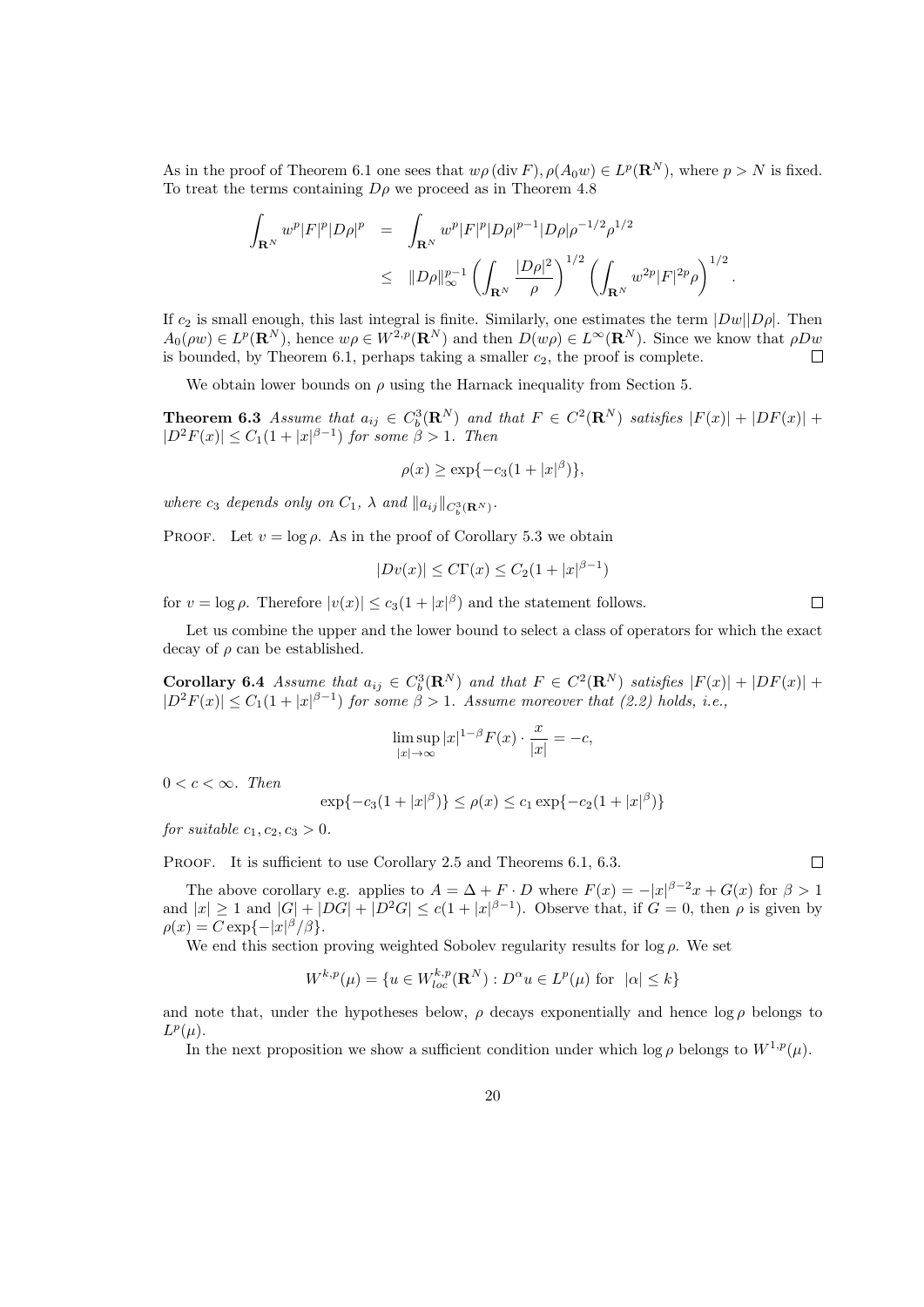**Proposition 6.5** Assume that  $a_{ij} \in C_b^3(\mathbf{R}^N)$  and that  $V(x) = \exp\{\delta|x|^\beta\}$  is integrable with respect to  $\mu$  for some  $\beta, \delta > 0$ . Assume moreover that  $|F(x)| + |DF(x)| + |D^2F(x)| \leq C \exp\{|x|^{\gamma}\}\$  for some  $C > 0$  and  $\gamma < \beta$ . Then  $D\rho/\rho \in L^p(\mu)$  for every  $1 \leq p < \infty$ .

PROOF. We keep the notation of Section 5 and recall that  $\Gamma$  is defined in (5.2). Since  $\Gamma(x) \leq$  $c_1 \exp\{|x|^{\gamma+\varepsilon}\} \leq c_2 V(x)$  for  $\gamma + \varepsilon < \beta$  the assertion follows from Theorem 5.2.

Under polynomial growth conditions on F we can prove that  $\log \rho \in W^{2,p}(\mu)$ .

**Theorem 6.6** Assume that  $a_{ij} \in C_b^3(\mathbf{R}^N)$  and that  $V(x) = \exp\{\delta |x|^{\beta_1}\}\$  is integrable with respect to  $\mu$  for some  $\beta_1, \delta > 0$ . Assume moreover that  $|F(x)| + |DF(x)| + |D^2F(x)| \leq C_1(1 + |x|^{\beta - 1})$  for some  $C > 0$  and  $\beta > 1$  satisfying  $\beta - 1 < \beta_1$ . Then  $\log \rho \in W^{2,p}(\mu)$  for every  $1 \leq p < \infty$ .

PROOF. Using Proposition 6.5 we infer that  $\log \rho \in W^{1,p}(\mu)$  for every  $1 \leq p < \infty$ . Setting  $v = \log \rho$ , then  $D_{ij}v = D_{ij}\rho/\rho - (D_i \rho D_j \rho)/\rho^2$  and the last term belongs to  $L^p(\mu)$  since  $D\rho/\rho$  is in  $L^{2p}(\mu)$ . Thus, we have to show that  $D_{ij}\rho/\rho \in L^p(\mu)$  and, since  $\mu$  is a finite measure, we may assume that  $p > 1$ . Using the identity  $A_0 \rho = F \cdot D \rho + \rho \, \text{div } F$  we deduce from Theorem 5.2 the pointwise estimate  $|A_0 \rho| \le C(1 + \Gamma^2)\rho$  for a suitable  $C > 0$ .

Let  $Q(x, r)$  be a cube of side r centred at x. By the interior estimates for uniformly elliptic operators, see e.g. [11, Theorem 9.11], we obtain

$$
\int_{Q(x,1)} |D_{ij}\rho(y)|^p dy \le C_1 \int_{Q(x,2)} (|A_0\rho(y)|^p + |\rho(y)|^p) dy \le C_2 \int_{Q(x,2)} (1+\Gamma^2(y))^p \rho^p(y) dy
$$

with  $C_2$  independent of x. We use Proposition 5.3 twice and Theorem 6.1 to get

$$
\int_{Q(x,1)} \frac{|D_{ij}\rho(y)|^p}{\rho(y)^{p-1}} dy \leq C_3 \frac{\exp\{K_1|x|^{\beta-1}\}}{\rho(x)^{p-1}} \int_{Q(x,2)} (1+\Gamma^2(y))^p \rho^p(y) dy
$$
  
\n
$$
\leq C_4 \exp\{K_2|x|^{\beta-1}\} (1+|x|^{2p(\beta-1)}) \rho(x)
$$
  
\n
$$
\leq C_5 (1+|x|^{2p(\beta-1)}) \exp\{K_2|x|^{\beta-1} - K_3|x|^{\beta_1}\}
$$

where all the constants are independent of x. At this point we cover  $\mathbb{R}^N$  with a sequence of unit cubes  $Q(x_n, 1)$  whose interiors do not overlap, write the above estimates for each cube  $Q(x_n, 1)$  $\Box$ and sum over  $n$  to conclude the proof.

Remark 6.7 It is easily seen that Theorem 6.6 holds under the hypotheses of Corollary 6.4. In this case one can take  $\beta_1 = \beta$ .

#### References

- [1] S. AGMON: The  $L_p$  approach to the Dirichlet problem, Ann. Scuola Norm. Sup. Pisa, **III-13** (1959), 405-448.
- [2] S. Agmon: Lectures on Elliptic Boundary Value Problems, van Nostrand, 1965.
- [3] V.I. BOGACHEV, N. KRYLOV, M. RÖCKNER: Regularity of invariant measures: the case on non-constant diffusion part, J. Funct. Anal., 138 (1996), 223-242.